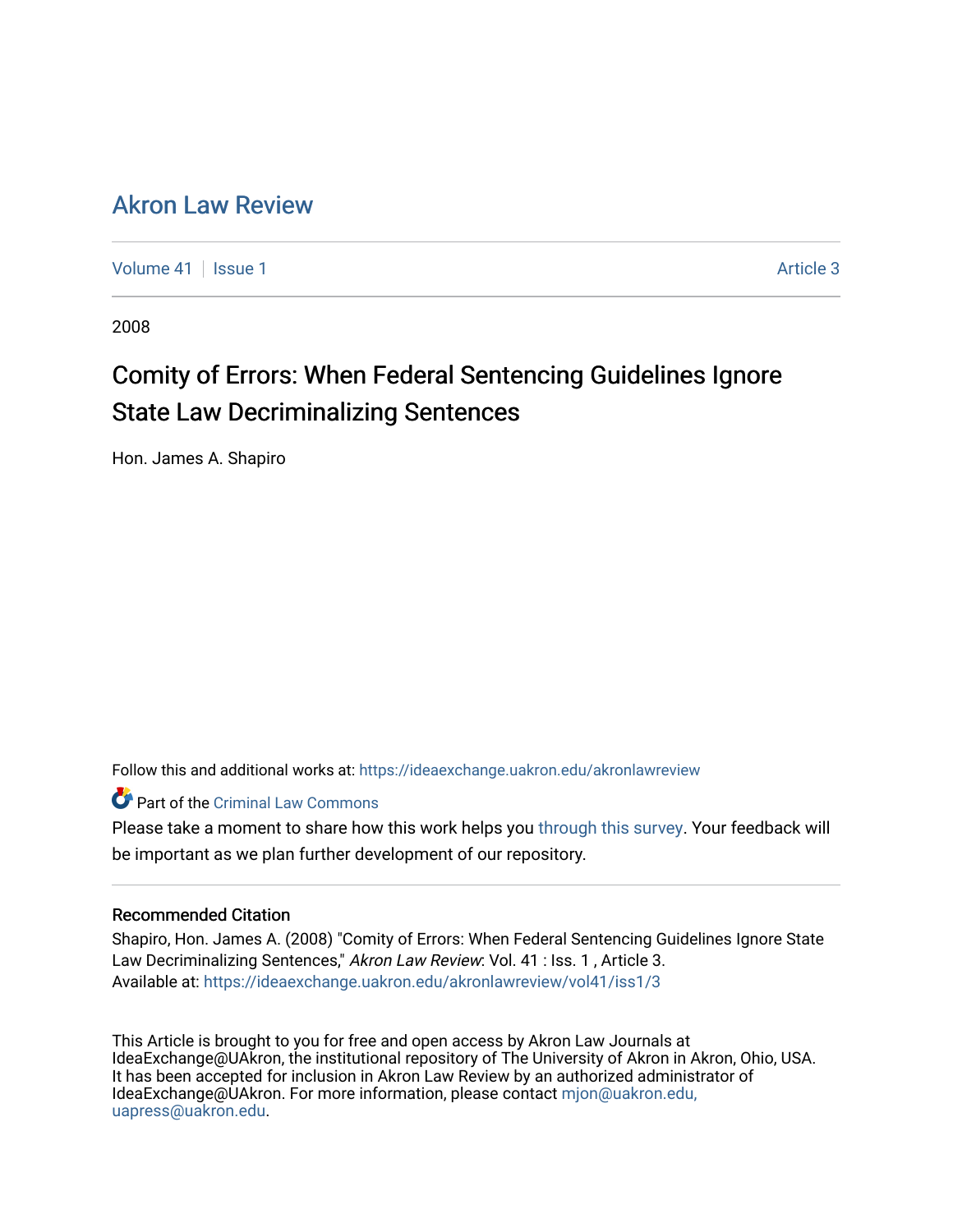## **COMITY OF ERRORS: WHEN FEDERAL SENTENCING GUIDELINES IGNORE STATE LAW DECRIMINALIZING SENTENCES**

#### *Hon. James A. Shapiro*<sup>∗</sup>

#### **INTRODUCTION**

Many states have criminal sentences that the United States Sentencing Guidelines (hereinafter, "the Guidelines") refer to as "diversionary dispositions."<sup>1</sup> Diversionary dispositions are sentences that generally do not count as convictions under state  $law^2$ . But federal

 1. U.S. SENTENCING GUIDELINES MANUAL § 4A1.2(f) (2007). Section 4A1.2(f) provides: Diversionary Dispositions

Diversion from the judicial process without a finding of guilt (e.g.**,** deferred prosecution) is not counted. A diversionary disposition resulting from a finding or admission of guilt, or a plea of *nolo contendere***,** in a judicial proceeding is counted as a sentence under § 4A1.1(c) *even if a conviction is not formally entered*, except that diversion from juvenile court is not counted.

*Id.* (emphasis added).

2*. See, e.g.*, CAL. PENAL CODE § 1000.1(d) (West 2007) ("A defendant's plea of guilty pursuant to this chapter [relating to drug offenses] shall not constitute a conviction for any purpose unless a judgment of guilty is entered, pursuant to Sec. 1000.3."); FLA. STAT. ANN. § 985.35(6) (West 2007) (considering juvenile adjudication as non-conviction, and juvenile not deemed to have been found guilty or criminal by such adjudication); 730 ILL. COMP. STAT. ANN. 5/5-6-3.1(f) (West 2007) (explaining Illinois's diversionary disposition of "supervision shall be deemed without adjudication of guilt and *shall not be termed a conviction for purposes of disqualification or disabilities imposed by law upon conviction of a crime*. Two years after the discharge and dismissal

231

<sup>∗</sup> Judge, Circuit Court of Cook County, Chicago, Illinois; Adjunct Professor, *Federal Courts*, John Marshall Law School, Chicago, Illinois; Member, Federal Defender Panel, Northern District of Illinois, 2003-07; Assistant United States Attorney, Northern District of Illinois, 1989-95; Hearing Board Chair, Attorney Registration and Disciplinary Commission, Chicago, Illinois, 1998-2007; President, Decalogue Society of Lawyers, 2007-08; Master of the Bench, Chicago-Lincoln Inn of Court, 2003-present; J.D. 1985, William and Mary School of Law, Williamsburg, Virginia; A.B. 1981, Trinity College, Hartford, Connecticut. The author wishes to dedicate this article to Illinois Supreme Court Justice Charles E. Freeman, who respects the separate sovereignties of state and federal law, and comity between state and federal courts. The author also wishes to dedicate this article to his children, Kevin and Allison Shapiro, in hopes that they pursue some form of scholarship in their careers, whether law-related or not.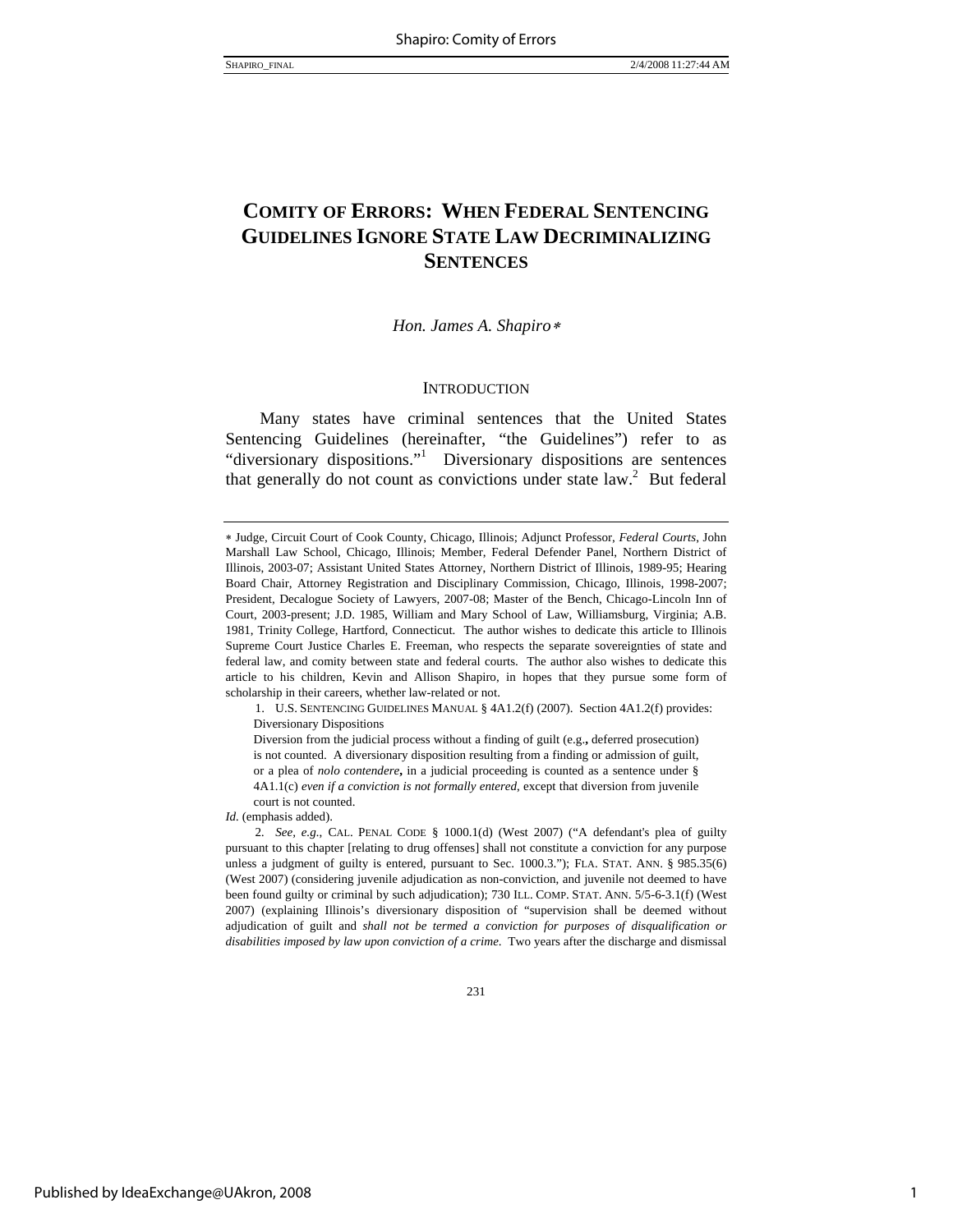law, particularly the Guidelines, treats diversionary sentences the same as convictions, $3$  contrary to state statutory language.<sup>4</sup> For example, the

under this Section, unless the disposition of supervision was for a violation of [certain specified offenses, which require a longer waiting period], a person may have his record of arrest sealed or expunged as may be provided by law.") (emphasis added); UTAH CODE ANN. § 77-2A-1 (2007) (explaining Utah's diversionary "'[p]lea in abeyance' means an order by a court, upon motion of the prosecution and the defendant, accepting a plea of guilty or of no contest from the defendant *but not, at that time, entering judgment of conviction against him nor imposing sentence upon him* on condition that he comply with specific conditions as set forth in a plea in abeyance agreement") (emphasis added); W. VA. CODE § 60A4-407 (1992) ("Whenever any person who has not previously been convicted of any offense under this chapter or under any statute of the United States or of any state relating to narcotic drugs, marihuana, or stimulant, depressant, or hallucinogenic drugs, *pleads guilty or is found guilty* of possession of a controlled substance . . . the court, *without entering a judgment of guilt* and with the consent of the accused, *may defer further proceedings* and place him on probation upon terms and conditions.") (emphasis added). *But cf*. People v. Sheehan*,* 659 N.E.2d 1339, 1342-45 (Ill. 1995) (finding a prior diversionary sentence of supervision for driving while intoxicated could be used to enhance subsequent sentence for same offense because sentencing enhancement statute used term "committed" rather than "convicted").

 3. U.S. SENTENCING GUIDELINES MANUAL § 4A1.2 (2007). Although Guideline § 4A1.2 generally speaks in terms of "sentences," or "prior sentences," it frequently muddies the issue by speaking in terms of "convictions" as well. *Id.* §  $4A1.2(a)(3)$  (convictions with suspended sentences); § 4A1.2(a)(4) (discussing and defining "convicted of an offense" before sentencing occurs); § 4A1.2(d)(1) (adult convictions); § 4A1.2(h) (sentences for "foreign convictions"); § 4A1.2(i) (sentences for "tribal court convictions"); § 4A1.2(j) (sentences for "expunged convictions"). In fact, the one criminal history point the Guidelines award defendants for diversionary dispositions is the exact same number they award defendants for misdemeanor and even felony *convictions* with jail sentences of up to 60 days. *Compare* U.S. SENTENCING GUIDELINES MANUAL § 4A1.2(d)(2)(A) ("add **2** points under §4A1.1(b) for each adult or juvenile sentence to confinement of at least sixty days") *with* U.S. SENTENCING GUIDELINES MANUAL § 4A1.2(d)(2)(B) ("add **1** point under §4A1.1(c) for each adult or juvenile sentence . . . not covered in (A)") (emphasis added).In any event, by counting sentences rather than convictions, Guideline § 4A1.2 blurs the line, apparently deliberately, between convictions and non-convictions, and thereby treats them identically. At least one state, Utah, does not even impose a sentence, much less a conviction, upon defendants who receive its "plea in abeyance." UTAH CODE ANN. § 77-2a-1 (2007). Moreover, many federal courts refer to and treat diversionary dispositions as "convictions" even though state law says otherwise. *See, e.g.*, United States v. Lluvias, 168 F. App'x 732, 733- 734 (7th Cir. 2006) (unpublished opinion) (a "*conviction* for drunk driving is counted") (emphasis added); United States v. Paseur, 148 Fed. App'x. 404, 409 (6th Cir. 2005) (unpublished opinion) (repeatedly referring to a Mississippi order of non-adjudication as a "conviction").

4*. See, e.g.*, United States v. Dell, 359 F.3d 1347, 1348-49 (10th Cir. 2004) (expressly declining to use Utah's interpretation of a "plea in abeyance" as a non-conviction and holding it was a conviction for purposes of the guideline definition of "felony conviction" pursuant to Guideline §  $2K2.1(a)$  & cmt. n.1). In accordance with Guideline §  $4A1.2(f)$ , most federal opinions find diversionary dispositions countable as prior sentences when the defendant is statutorily required or otherwise does plead guilty or enter a plea of no contest or when the court makes a finding of guilt. *See, e.g.,* United States v. Charlton, 121 F.3d 700, 700 (4th Cir. 1997) (unpublished opinion) (highlighting West Virginia statute that deferred adjudication upon a plea or finding of guilt); United States v. Cox, 114 F.3d 1189, 1189 (6th Cir. 1997) (unpublished opinion) (explaining that Michigan law requires guilty plea before defendant is eligible for diversion); United States v. Jiles, 102 F.3d 278, 280 (7th Cir. 1996) (explaining that Wisconsin statute deems failure to appear in court as a plea of no contest); United States v. Craft, Nos. 95-5508, 95-5545, 1996 WL 185783, at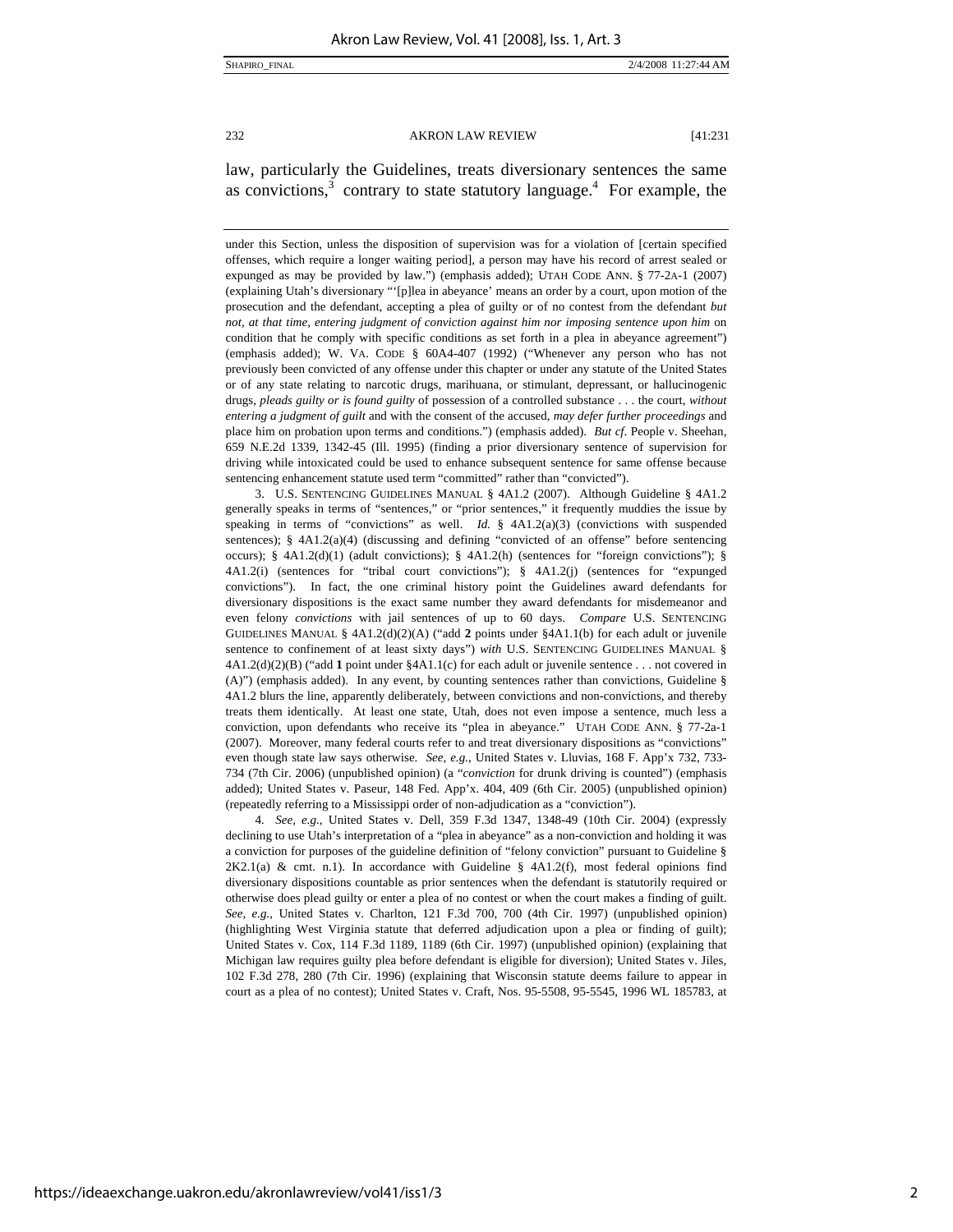Illinois Unified Code of Corrections<sup>5</sup> provides that "discharge and dismissal upon a successful conclusion of a disposition of supervision shall be deemed without adjudication of guilt and shall not be termed a conviction for purposes of disqualification or disabilities imposed by law upon conviction of a crime." $\overline{6}$  The plain meaning of this statute is that the crime should not be treated as a conviction.<sup>7</sup> The statute makes no distinction between diversionary dispositions in which a finding of guilt was made and those in which no such finding was made. In contrast, the Guidelines make this distinction.<sup>8</sup> Unless the diversionary disposition contains no "finding of guilt,"<sup>9</sup> is expunged, $^{10}$  or is a diversion from juvenile court, $11$  the diversionary disposition will always count as

- 5. 730 ILL. COMP. STAT. ANN. 5/5-6-3.1(f) (West 2007).
- 6*. Id.*
- 7*. See id.*
- 8. U.S. SENTENCING GUIDELINES MANUAL § 4A1.2(f) (2007).

9*. Id.* ("Diversion from the judicial process without a finding of guilt . . . is not counted."); *see also* United States v. Kozinski, 16 F.3d 795, 812 (7th Cir. 1994) (finding a stipulation to facts, as opposed to guilty plea, leading to supervision under Illinois law not a countable conviction under Guidelines); United States v. Porter, 51 F. Supp. 2d 1168, 1171 (D. Kan. 1999) (treating "diversion agreement" for driving under influence of alcohol or drugs under Kansas law as a non-countable "deferred prosecution" rather than as a countable "deferred adjudication").

 10. U.S. SENTENCING GUIDELINES MANUAL § 4A1.2(j) (2007) ("Sentences for expunged convictions are not counted, but may be considered under § 4A1.3 (Adequacy of Criminal History Category)."). Yet even many expunged convictions can count as convictions under Federal Guidelines law. *See, e.g.,* United States v. Townsend, 408 F.3d 1020, 1024 (8th Cir. 2005) (counting expunged convictions under Iowa law that do not reverse or vacate diversionary dispositions due to legal errors or newly discovered evidence of actual innocence, or are not constitutionally invalid).

 11. U.S. SENTENCING GUIDELINES MANUAL § 4A1.2(f) (2007) ("diversion from juvenile court is not counted"). *Compare* FLA. STAT. ANN. § 985.35(6) (West 2007) (considering juvenile adjudication as non-conviction, and juvenile not deemed to have been found guilty or criminal by such adjudication), *with* State v. Presha, 8 P.3d 14, 17 (Kan. App. Ct. 2000) (refusing to defer to Florida's treatment of juvenile adjudication as non-conviction).

<sup>\*2 (6</sup>th Cir. April 17, 1996) (unpublished opinion) (finding that defendant signed and filed a petition for acceptance of plea of guilty that included an express admission of guilt); United States v. Vela, 992 F.2d 1116, 1117-18 (10th Cir. 1993) (explaining that Oklahoma deferred sentencing statute required a verdict, plea of guilty, or a plea of *nolo contendere* before the court could defer sentencing and place the defendant on probation); United States v. Cox, 934 F.2d 1114, 1124 (10th Cir. 1991) (explaining that Colorado deferred judgment law required a plea, as opposed to a deferred prosecution which required no plea); United States v. Giraldo-Lara, 919 F.2d 19, 22-23 (5th Cir. 1990) (explaining that Texas statute required a plea of guilty to be eligible for "deferred adjudication probation"); United States v. Rockman, 993 F.2d 811, 813-14 (11th Cir. 1993) (holding a plea of *nolo contendere,* where court withholds adjudication of guilt, is countable diversionary disposition). This line of authority stands for the rule that a diversionary disposition will be counted as a sentence under  $\S$  4A1.1(c) if the court merely defers its adjudication and sentencing upon a plea or finding of guilt. In contrast, a "[d]iversion from the judicial process without a finding of guilt (e.g., deferred prosecution) is not counted." U.S. SENTENCING GUIDELINES MANUAL § 4A1.2(f) (2007).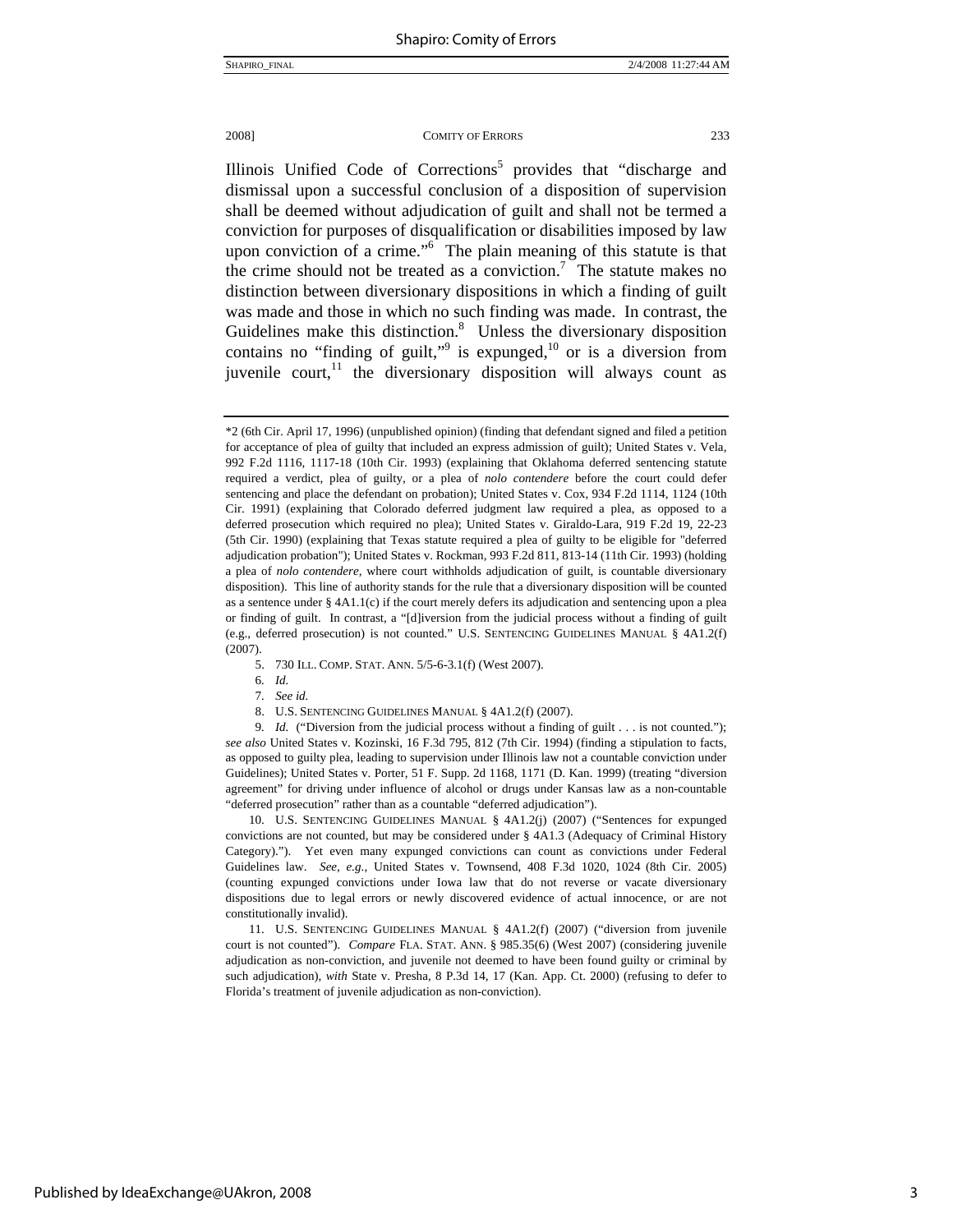criminal history for the purpose of federal sentencing, regardless of what state law says.<sup>1</sup>

Illinois is not the only state in which this conflict between the Guidelines and state diversionary statutes exists. California too does not consider findings of guilt as convictions for the purpose of sentencing. Under California's statute, a plea of guilty "shall not constitute a conviction for any purpose."13 Following the Guidelines would directly conflict with this statute, because under the Guidelines, "a diversionary disposition resulting from a finding or admission of guilt, or a plea of nolo contendere, in a judicial proceeding is counted as a sentence."<sup>14</sup>

The Guidelines' policy behind counting most diversionary dispositions as if they were criminal convictions is that "defendants who receive the benefit of a rehabilitative sentence and continue to commit crimes should not be treated with further leniency."15 However, it is not "further leniency" to treat a state diversionary disposition in a way that state statutes say they should not be treated, thereby ratcheting up a federal defendant's sentence. "Further leniency" would be to give a federal defendant another diversionary disposition for the federal crime. It is not principled for the Guidelines to undo the original leniency of the state diversionary disposition by counting it the same way a conviction would be counted.

In fact, most states seem to follow the Guidelines' approach of increasing a sentence in the case of a prior diversionary disposition.<sup>16</sup> However, the express language of most, if not all, of these state statutes is that diversionary dispositions are not supposed to count as convictions for any purpose.<sup>17</sup> And one such purpose would seem to be aggravation

17. *See, e.g.,* CAL. PENAL CODE § 1000.1(d) (West 2007) ("A defendant's plea of guilty

 <sup>12.</sup> U.S. SENTENCING GUIDELINES MANUAL § 4A1.2(f) (2007) ("A diversionary disposition resulting from a finding or admission of guilt, or a plea of *nolo contendere***,** in a judicial proceeding is counted as a sentence under § 4A1.1(c) *even if a conviction is not formally entered*.") (emphasis added).

 <sup>13.</sup> CAL. PENAL CODE § 1000.1(d) (West 2007).

 <sup>14.</sup> U.S. SENTENCING GUIDELINES MANUAL § 4A1.2(f) (2007).

<sup>15</sup>*. Id.* § 4A1.2 cmt. n.9.

<sup>16.</sup> *See, e.g.,* People v. Laino, 87 P.3d 27, 38 (Cal. 2004) (remarking that diversionary disposition for domestic violence under Arizona law counted as "strike" under California's three strikes law); State v. Macias*,* 39 P.3d 85, 88 (Kan. App. Ct. 2002) (refusing to defer to Texas deferred adjudication in using it to aggravate defendant's sentence under Kansas law); State v. Hodgden, 25 P.3d 138, 142 (Kan. App. Ct. 2001) (refusing to defer to Alaska's procedure whereby defendant's conviction can be set aside and not counted in his criminal history); State v. Presha, 8 P.3d 14, 17 (Kan. App. Ct. 2000) (refusing to defer to Florida's treatment of juvenile adjudication as non-conviction); People v. Johnson, 538 N.E.2d 1118, 1133 (Ill. 1989) ("Neither the language nor history of the [supervision] statute precludes later use as aggravation evidence of criminal behavior relevant to a criminal charge.").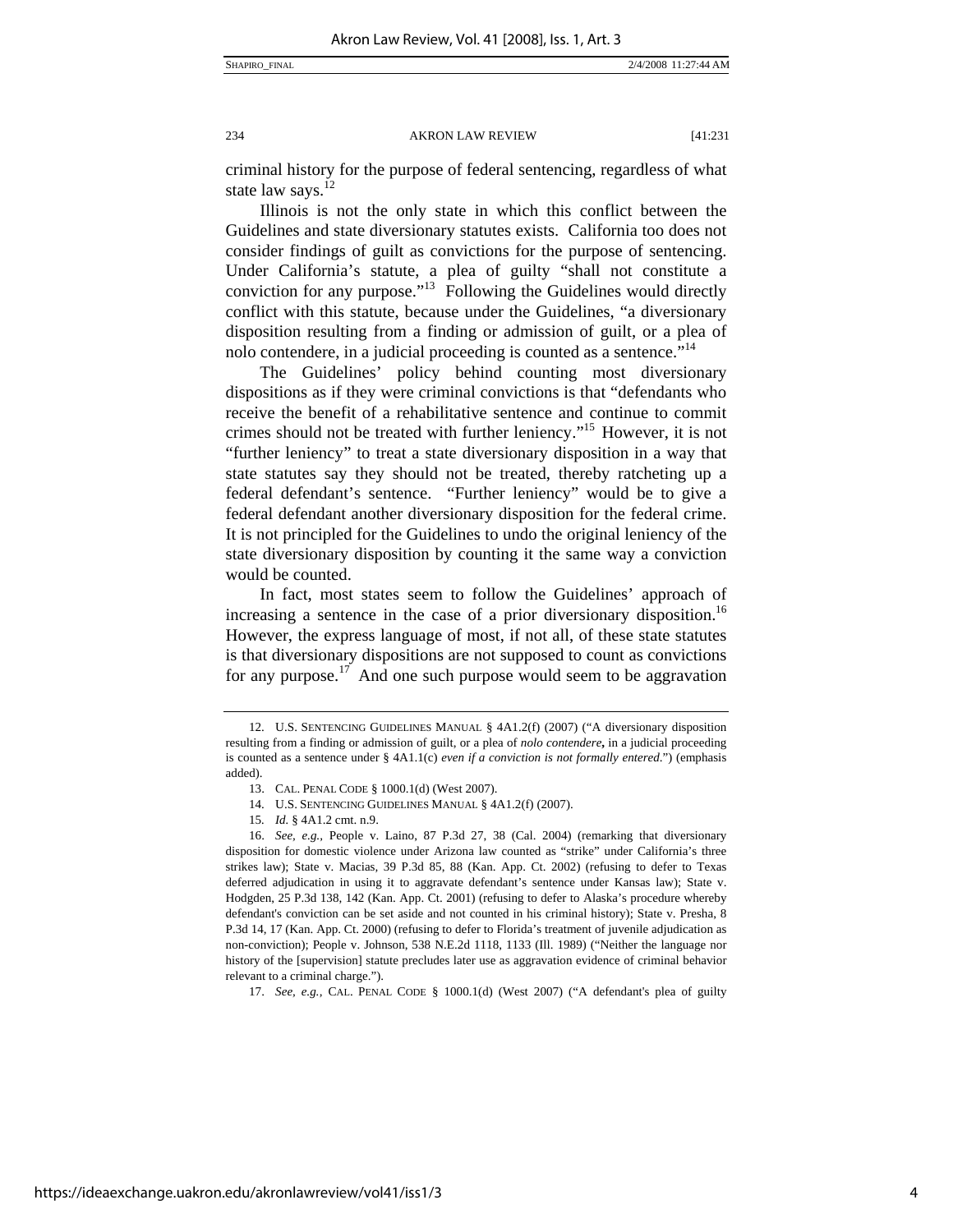of future sentences. *A fortiori*, when statutory language is clear, legislative intent is clear, and courts should not override it with caselaw.<sup>18</sup> Using diversionary dispositions to aggravate future sentences does precisely that by effectively undoing any benefit from the previously awarded diversionary disposition.

The purpose of diversionary dispositions is to give an offender the chance to abide by the law *during the diversionary period*. 19 If he behaves during that period, the record is supposed to be effectively "wiped clean."<sup>20</sup> If not, then the diversionary disposition turns into a conviction.21 If an offender commits another offense after he successfully completes the diversionary disposition, then it is a legitimate use of the first diversion not to give him another one. But it is not legitimate to use a successfully completed diversionary disposition as if it were a conviction to aggravate a subsequent sentence, in violation of express statutory language.

#### SCOPE OF THE PROBLEM

The Guidelines' treatment of state diversionary dispositions the same as convictions is a widespread problem. In *United States v. Lluvias*, 22 the Seventh Circuit affirmed a sentence wherein the

19*. See, e.g.,* People v. Martinsen, 238 Cal. Rptr. 530, 533 (Ct. App. 1987).

pursuant to this chapter [relating to drug offenses] *shall not constitute a conviction for any purpose* unless a judgment of guilty is entered. . . .") (emphasis added); 730 ILL. COMP. STAT. ANN. 5/5-6- 3.1(f) (West 2007) (stating that Illinois's diversionary disposition of "supervision shall be deemed without adjudication of guilt and *shall not be termed a conviction for purposes of disqualification or disabilities imposed by law upon conviction of a crime*") (emphasis added). One of the purposes of the California statute is to "prevent otherwise law-abiding citizens who are amenable to rehabilitation from acquiring a criminal record." People v. Wright, 121 Cal. Rptr. 2d 419, 424 (Ct. App. 2002).

<sup>18.</sup> *See, e.g.,* Zuni Pub. Sch. Dist. No. 89 v. Dep't of Educ*.*, 127 S. Ct. 1534, 1551 (2007) (Scalia, J., dissenting) ("[T]oday's decision is nothing other than the elevation of judge-supposed legislative intent over clear statutory text."); Briscoe v. LaHue, 460 U.S. 325, 347 (1983) (Marshall, J., dissenting) (citing Consumer Prod. Safety Comm'n v. GTE Sylvania, Inc., 447 U.S. 102, 108 (1980)) ("Absent a clearly expressed legislative intention to the contrary, that language [of the statute itself] must ordinarily be regarded as conclusive.").

<sup>20</sup>*. See, e.g.,* People v. Mazurette, 14 P.3d 227, 231 (Cal. 2001) (quoting People v. Perez, 80 Cal. Rptr. 2d 188, 195 (Ct. App. 1998) (Kremer, J., concurring)); Commonwealth v. Shouse, 183 S.W.3d 204, 206 (Ky. Ct. App. 2006); Flynt v. Commonwealth, 105 S.W.3d 415, 418 (Ky. 2003); Hyatt v. Commonwealth, 17 S.W.3d 121, 123 (Ky. Ct. App. 2000) (holding a pretrial diversion under Kentucky Revised Statutes § 533.258 effectively wiped slate clean).

<sup>21</sup>*. See, e.g.,* KEN. REV. STAT. ANN. § 533.256(1) (West 2007) (explaining that if defendant does not successfully complete pretrial diversion, statute contemplates that trial court will enter final judgment in accordance with defendant's guilty plea).

 <sup>22. 168</sup> Fed. App'x 732 (7th Cir. 2006) (unpublished opinion). For some reason, courts have seen fit to treat many of these issues in unpublished opinions. This article frequently relies on such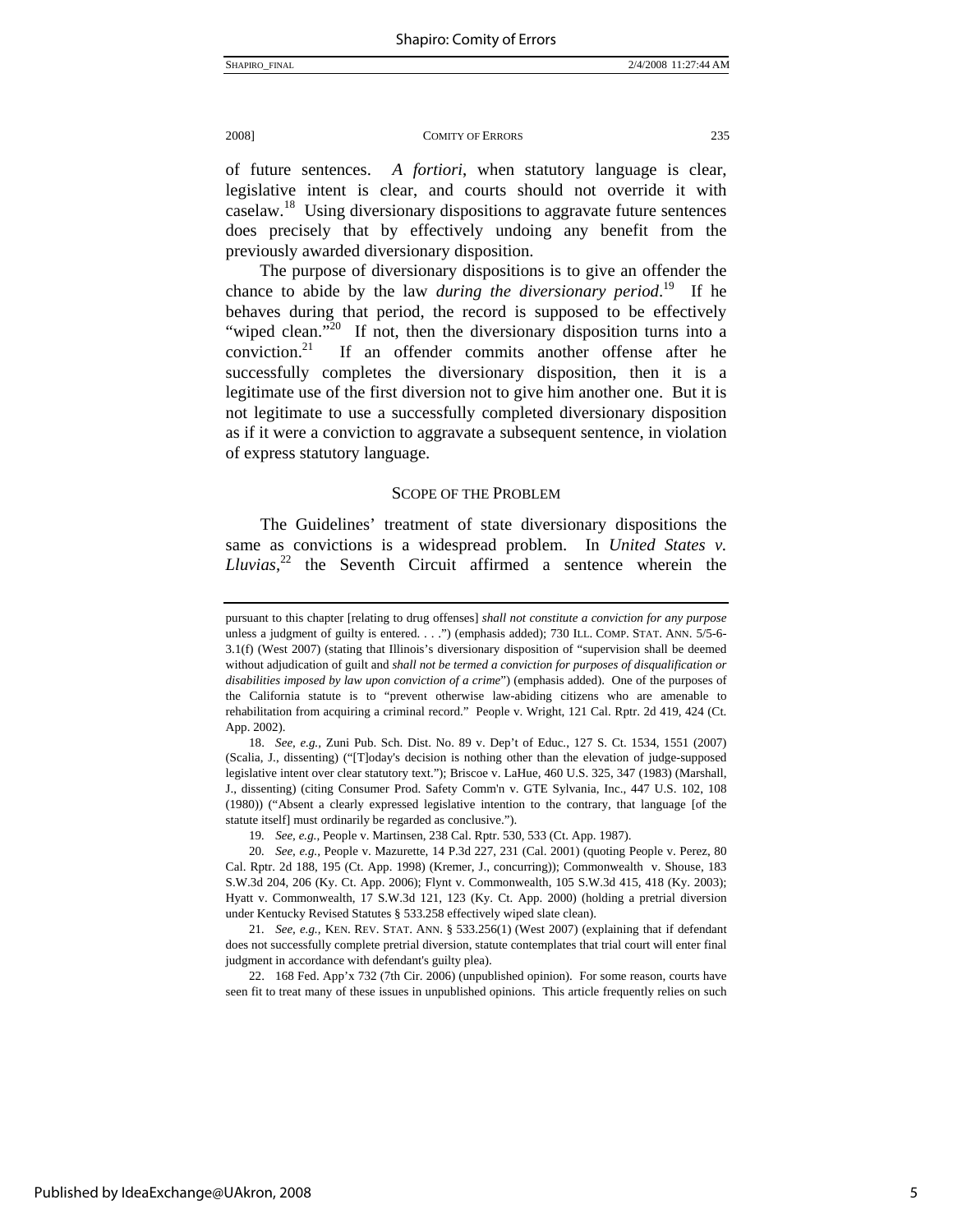sentencing court counted a prior supervision as a conviction, in direct contradiction to express Illinois statutory law.23 In *Lluvias,* the defendant entered a guilty plea for conspiracy to distribute cocaine.<sup>24</sup> Prior to this conviction, the defendant received a sentence of "supervision"<sup>25</sup> under Illinois law for drunk driving.<sup>26</sup> This nonconviction under Illinois law, which should have awarded him no criminal history points, counted as one criminal history point $2^7$  under the Guidelines.<sup>28</sup> The discrepancy between the Guidelines and state statutory law raised Mr. Lluvias's number of criminal history points from one to two,<sup>29</sup> which automatically disqualified him from getting the benefit of the so-called "safety valve,"<sup>30</sup> a two-point reduction<sup>31</sup> in the offense level calculation that also allows defendants to get out from under the draconian effects of the statutorily mandated minimum sentences for most federal drug offenses.<sup>32</sup> The prospective appeal from that one criminal history point assessment was deemed so frivolous that

 25. 730 ILL. COMP. STAT. ANN. 5/5-6-3.1(f) (West 2007); *see supra* note 2 (discussing 730 ILL. COMP. STAT. ANN. 5/5-6-3.1(f)).

26*. Lluvias*, 168 Fed. App'x at 733.

 27. Criminal history points are the Guidelines' way of calculating a federal defendant's criminal history for purposes of increasing his sentence. *See generally* U.S. SENTENCING GUIDELINES MANUAL § 4A1.1 (2007) (explaining point system for computing criminal history category). Each criminal history point adds up to determine a defendant's "criminal history category." *Id.* Criminal history categories range from I on the lowest end (for zero or one criminal history point) to VI on the highest end (for thirteen or more criminal history points). U.S. SENTENCING GUIDELINES MANUAL § 5A (2007). In turn, these criminal history categories constitute the entire horizontal axis on the Guidelines' sentencing table. *See id.* It is the Guidelines' sentencing table that ultimately determines a defendant's now-advisory guideline sentencing range. *See infra* notes 99-111 and accompanying text.

28*. Lluvias*, 168 Fed. App'x at 733 (citing U.S. SENTENCING GUIDELINES MANUAL § 4A1.2(f) & cmt. n.5, 9 (2007)); United States v. Binford, 108 F.3d 723, 726-28 (7th Cir. 1997); United States v. Redding, 104 F.3d 96, 98-99 (7th Cir. 1996).

29*. See Lluvias*, 168 Fed. App'x at 734. This, in turn, raised Mr. Lluvias's Criminal History Category from I to II, but that ultimately didn't have an effect on his sentence, because the statutory mandatory minimum took his sentence far in excess of what his guideline range would have been without it. *Id.*

32. 21 U.S.C. § 841 (2007).

opinions despite their limited precedential value. However, new Federal Rule of Appellate Procedure 32.1 allows citation of unpublished orders issued on or after January 1, 2007. Despite the fact that all of the unpublished opinions in this article were issued before that date, the new-found citeability of this type of opinion should give them a bit more credibility for academic, if not practitioner, purposes.

<sup>23</sup>*. Id.* at 733-734.

<sup>24</sup>*. Id.* at 732.

 <sup>30.</sup> U.S. SENTENCING GUIDELINES MANUAL § 3553(f) (2007).

<sup>31.</sup> *Id.* § 2D1.1(b)(9).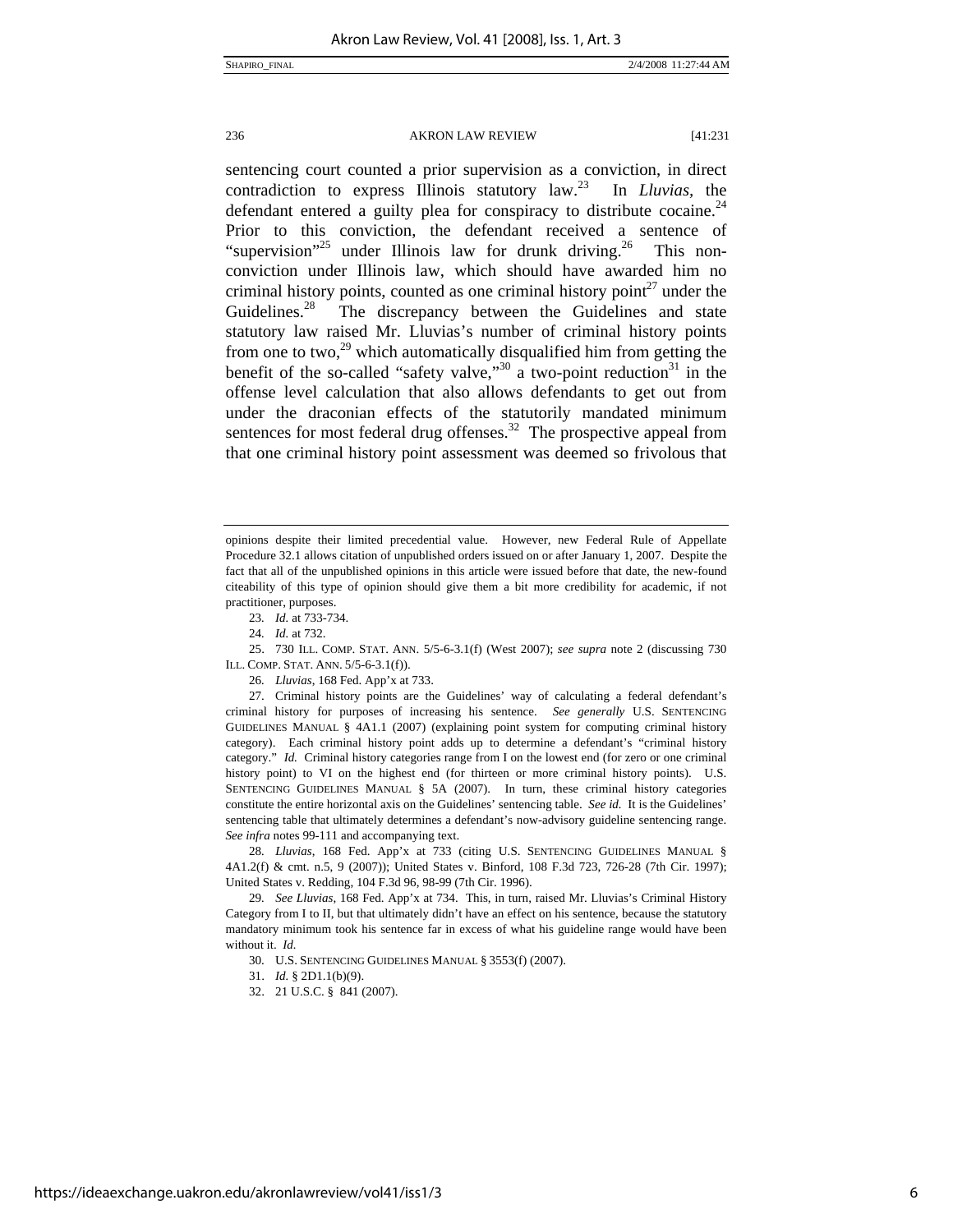appellate counsel moved to withdraw and filed an "*Anders*" 33 brief on that issue, among others.<sup>34</sup>

But the United States Court of Appeals for the Seventh Circuit noted that a "*conviction* for drunk driving is counted."35 The Court's holding is counter to express Illinois statutory law, in which a sentence of supervision is most decidedly *not* a conviction.<sup>36</sup> Thus, the Seventh Circuit completely ignored and even disrespected Illinois law in finding that an argument to the contrary would have been frivolous.<sup>37</sup>

To make matters worse, in *United States v. Paseur*<sup>38</sup> the United States Court of Appeals for the Sixth Circuit not only affirmed the district court's assessment of one criminal history point for a Mississippi diversionary disposition, but added insult to injury by affirming the assessment of two additional criminal history points because the defendant committed the federal crime during the two-year period of the diversionary disposition.<sup>39</sup> This had the effect of not only raising the defendant's Criminal History Category from I to II, thereby increasing his advisory guideline sentencing range, but also of becoming a second reason he was ineligible for the "safety valve."40 In *Paseur*, the Mississippi state court had "entered an order of *non-adjudication* for two years" on a charge of possession of burglary tools.<sup>41</sup> The Sixth Circuit

 <sup>33.</sup> Anders v. California*,* 386 U.S. 738, 744 (1967) (explaining that in order to discharge appellate duties, counsel must file motion to withdraw, accompanied by brief exploring all possible appellate arguments together with explanation why each is frivolous).

 <sup>34.</sup> United States v. Lluvias, 168 Fed. App'x 732, 734 (7th Cir. 2006) (unpublished opinion).

<sup>35.</sup> *Id.* (citing United States v. Binford, 108 F.3d 723, 726-28 (7th Cir. 1997)) (emphasis added).

 <sup>36. 730</sup> ILL. COMP. STAT. ANN. 5/5-6-3.1(f) (West 2007); *see supra* note 2 (discussing 730 ILL. COMP. STAT. ANN. 5/5-6-3.1(f)). *Cf.* State v. Hodgden, 25 P.3d 138, 142 (Kan. Ct. App. 2001) ("Kansas, unlike Alaska, does not have a process whereby after a suspended sentence, successful probation, and discharge by the court, a defendant's conviction can be set aside and not counted in a defendant's criminal history."); State v. Presha, 8 P.3d 14, 17 (Kan. Ct. App. 2000) ("Florida does not consider a juvenile adjudication as a conviction, nor is the juvenile deemed to have been found guilty or a criminal by the adjudication." (citing FLA. STAT. ANN. § 985.228(6) (West 2007))). *But cf.* People v*.* Sheehan, 659 N.E.2d 1339, 1342-45 (Ill. 1995) (finding that a prior diversionary sentence of supervision for driving while intoxicated could be used to enhance subsequent sentence for same offense because sentencing enhancement statute used term "committed" rather than "convicted"); People v. Johnson, 538 N.E.2d 1118, 1133 (Ill. 1989) ("Neither the language nor history of the [supervision] statute precludes later use as aggravation evidence of criminal behavior relevant to a criminal charge."); State v. Macias*,* 39 P.3d 85, 88 (Kan. Ct. App. 2002) (refusing to defer to Texas deferred adjudication in using it to aggravate defendant's sentence under Kansas law).

<sup>37.</sup> *Lluvias*, 168 Fed. App'x at 734.

 <sup>38. 148</sup> Fed. App'x 404 (6th Cir. 2005) (unpublished opinion).

<sup>39.</sup> *Id.* at 409.

<sup>40.</sup> *Id.* at 406*.*

<sup>41.</sup> *Id.* at 408 (emphasis added).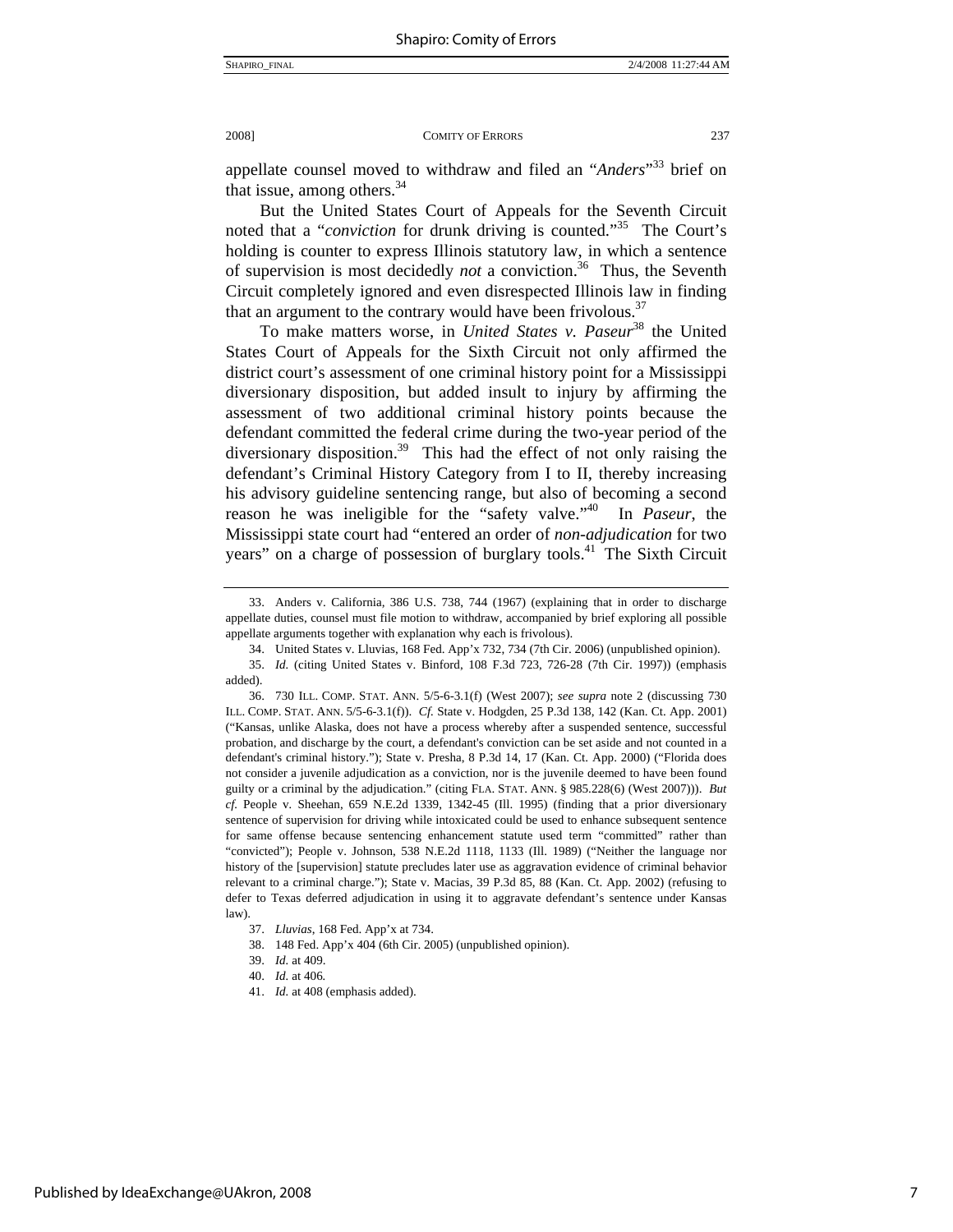begged the question by repeatedly referring to this order of nonadjudication as a "conviction,"<sup>42</sup> "even though the Mississippi court ha[d] yet to formally enter a conviction."<sup>43</sup>

However, because the defendant *pled guilty* to possessing burglary tools, the non-adjudication of guilt did not matter.<sup>44</sup> The Mississippi state diversionary disposition counted as a conviction, or at least a "prior sentence,<sup> $345$ </sup> under federal sentencing guideline § 4A1.2(f).<sup>46</sup> And because the defendant was still under the two-year non-adjudication order, the Sixth Circuit affirmed the assessment of an additional two criminal history points pursuant to guideline  $\S$  4A1.1(d).<sup>47</sup> Section 4A1.1(d) requires the two-point increase whenever a federal defendant commits a federal crime "while under any criminal justice sentence."<sup>48</sup>

A "criminal justice sentence" under the express terms of § 4A1.1(d) includes "probation, parole, supervised release, imprisonment, work release, or escape status."49 But certain caselaw, upon which the *Paseur*  court relied, adds "diversionary dispositions" to this seemingly exhaustive list.<sup>50</sup> Application Note 4 to  $\hat{\S}$  4A1.1 supports this caselaw.<sup>51</sup> Application Note<sup>52</sup> 4 to § 4A1.1 further defines a "criminal justice sentence" to include "a sentence countable under § 4A1.2 (Definitions and Instructions for Computing Criminal History) having a custodial or supervisory component, although active supervision is not required for this item to apply."<sup>53</sup> Since diversionary dispositions count as a sentence

<sup>42.</sup> *Id.* at 406, 408.

<sup>43.</sup> *Id.* at 409.

<sup>44.</sup> *Id.* at 408.

 <sup>45.</sup> *See supra* note 3 for a discussion of the distinction (or lack thereof) between "prior sentence" and "conviction."

 <sup>46.</sup> U.S. SENTENCING GUIDELINES MANUAL § 4A1.2(f) (2007).

<sup>47.</sup> *Id.* at § 4A1.1(d).

<sup>48.</sup> *Id.*

<sup>49.</sup> *Id.*

<sup>50.</sup> *Paseur*, 148 Fed. App'x at 409 (citing United States v. Gorman, 312 F.3d 1159, 1164 (10th Cir. 2002)); United States v. Craft, Nos. 95-5508, 95-5545, 1996 WL 185783, at \*2 (6th Cir. Apr. 17, 1996) (unpublished opinion); *see also* United States v. Velasquez-Meza, 76 Fed. App'x 926, 929 (10th Cir. 2003). United States v. Wolf, No. 96-2235, 1996 WL 647248, at \*2-\*3 (7th Cir. Nov. 1, 1996) (unpublished opinion).

 <sup>51.</sup> U.S. SENTENCING GUIDELINES MANUAL § 4A1.1 app. n.4 (2007).

 <sup>52.</sup> Application notes are commentary that interpret and further define terms used in a guideline. "[C]ommentary in the Guidelines Manual that interprets or explains a guideline is authoritative unless it violates the Constitution or a federal statute, or is inconsistent with, or a plainly erroneous reading of, that guideline." Stinson v. United States, 508 U.S. 36, 38, 45 (1993); *see also* U.S. SENTENCING GUIDELINES MANUAL § 1B1.7 (2007) (incorporating the *Stinson* principle into the Guidelines themselves).

 <sup>53.</sup> U.S. SENTENCING GUIDELINES MANUAL § 4A1.1 app. n.4 (2007).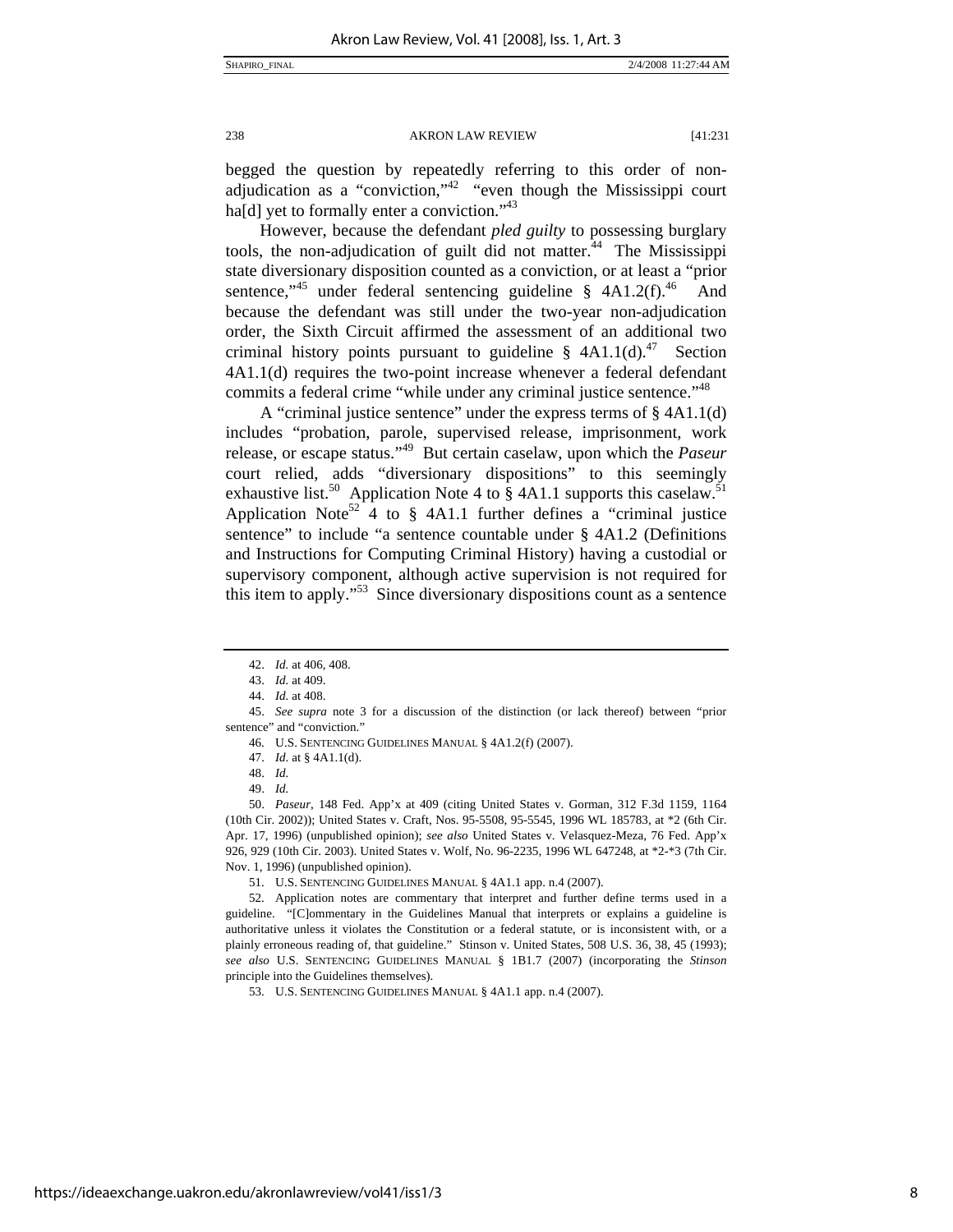under § 4A1.2, Application Note 4 to § 4A1.1 would make them count for purposes of  $\S$  4A1.1(d) as well.<sup>54</sup>

Several circuits have adopted the approach set forth in Application Note 4. In *United States v. Gorman*,<sup>55</sup> the Tenth Circuit relied heavily on Application Note 4 in its reasoning.56 In *Gorman*, the defendant argued that the lower court erroneously took past diversionary dispositions into account when determining his sentence.<sup>57</sup> The Tenth Circuit affirmed the district court's decision, based on the fact that the Application Note included diversionary dispositions in its definition of a "criminal justice sentence."58

The Seventh Circuit also followed this approach in *United States v. Wolf.*59 The court reasoned that a "criminal justice sentence" for purposes of calculating criminal history points should include those sentences with court supervision because of the "language and the intent of the guidelines" – language and intent articulated in Application Note  $4.60$ 

However, Application Note 4 is guideline commentary, and guideline commentary is not authoritative if it is "inconsistent with, or a plainly erroneous reading of, that guideline."<sup>61</sup> By its express terms,  $\S$ 4A1.1(d) includes only "probation, parole, supervised release, imprisonment, work release, or escape status."<sup>62</sup> It does not say "including but not limited to." It only says "including."<sup>63</sup> Moreover, its list of criminal justice sentences is reasonably exhaustive. It is true that immediately preceding this list, § 4A1.1(d) says "any" criminal justice sentence. $64$  But it appears that the seemingly exhaustive word "including" (rather than "including but not limited to") would make the list of criminal justice sentences finite for purposes of § 4A1.1(d).

<sup>54.</sup> *Wolf*, 1996 WL 647248 at \*3 ("It would be anomalous to hold that an order of court supervision is not a sentence while it is in effect (for purposes of § 4A1.1(d)), but it is countable as a sentence after successful completion and dismissal of charges.").

 <sup>55. 312</sup> F.3d 1159.

<sup>56.</sup> *Id.* at 1164.

<sup>57.</sup> *Id.*

<sup>58.</sup> *Id.* at 1167.

 <sup>59. 1996</sup> WL 647248 at \*3.

<sup>60.</sup> *Id.*

 <sup>61.</sup> Stinson v. United States, 508 U.S. 36, 38, 45 (1993); *see also* U.S. SENTENCING GUIDELINES MANUAL § 1B1.7 (2007) (incorporating the *Stinson* principle into the Guidelines themselves).

 <sup>62.</sup> U.S. SENTENCING GUIDELINES MANUAL § 4A1.1(d) (2007).

<sup>63.</sup> *Id.*

<sup>64.</sup> *Id.*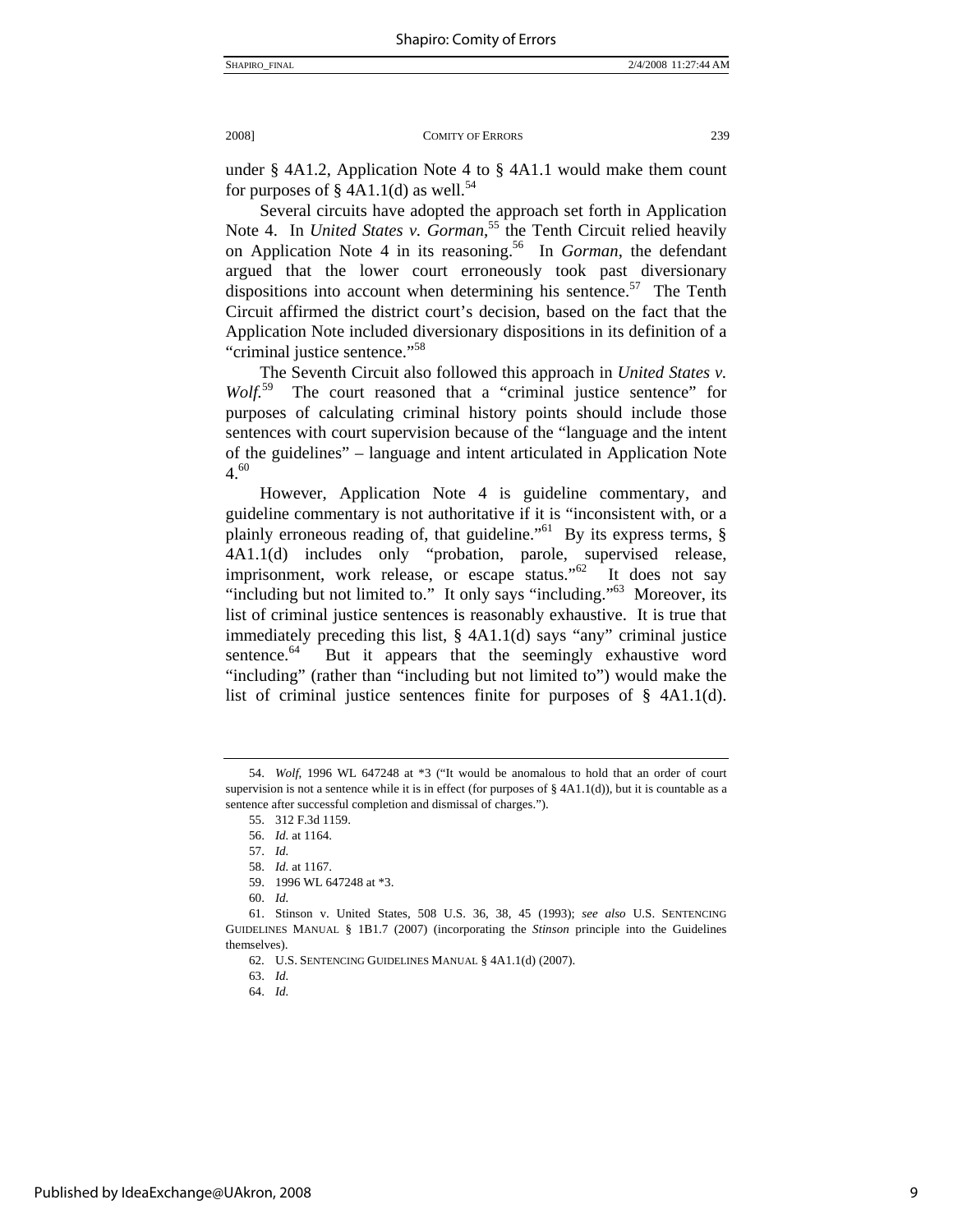*Expressio unius est exclusio alterius.*<sup>65</sup>Guideline § 4A1.1(d)'s expression of a finite list of sentences excludes other sentences such as diversionary dispositions. Therefore, Application Note 4 to § 4A1.1(d) would at least be inconsistent with, if not a plainly erroneous reading of, guideline §  $4A1.1(d)$  itself. It would thus be non-authoritative.<sup>66</sup>

Perhaps the biggest effrontery to state sentencing law came when the United States Court of Appeals for the Seventh Circuit held in *United States v. Binford*<sup>67</sup> that under Illinois law, "supervision is the functional equivalent of conditional discharge, which we previously have held to be the functional equivalent of probation."<sup>68</sup> In fact, probation and conditional discharge are permanent *convictions* under Illinois law.<sup>69</sup> By express statutory directive, supervision is not.<sup>70</sup> The *Binford* court did acknowledge, "[t]he only difference between conditional discharge and supervision is that the charges against a convicted defendant on supervision may ultimately be dismissed."<sup>71</sup> However, it held "[t]his is of no consequence for purposes of" the Guidelines.<sup>72</sup> The court thus increased Mr. Binford's sentence for the peccadillo of illegal transportation of alcohol.<sup>73</sup>

The Seventh Circuit has found that "the guidelines 'do not rely on state definitions or labels." $7^{74}$  As a matter of comity, perhaps they should. In the view of federal law, a "defendant is no less guilty of the offense after completing his court supervision than he was when he was found guilty, whether or not Illinois still considers him a misdemeanant."<sup>75</sup> If that is true, why is a defendant any less guilty of the

 70. 730 ILL. COMP. STAT. ANN. 5/5-6-3.1(f) (West 2007); *see supra* note 2 (discussing 730 ILL. COMP. STAT. ANN. 5/5-6-3.1(f)).

71. United States v. Binford, 108 F.3d 723, 727-28 (7th Cir. 1997).

72*. Id.* at 728 (counting supervision as conviction for purposes of Guideline § 4A1.2(c)(1), which is supposed to count as a conviction only offenses for which a term of *probation —* which is clearly a conviction under Illinois and most other states' law — is imposed).

73. *Id.*; *see also* United States v. Jones, 448 F.3d 958, 960-61 (7th Cir. 2006).

74. *Jones*, 448 F.3d at 960 (quoting United States v. Burke, 148 F.3d 832, 839 (7th Cir. 1998)); *see also* United States v. McKoy, 452 F.3d 234, 237 (3d Cir. 2006) ("In determining what constitutes a 'prior sentence' under the Sentencing Guidelines, courts must look to federal, not state law."); United States v. Morgan, 390 F.3d 1072, 1074 (8th Cir. 2004); *accord* United States v. Williams, 176 F.3d 301, 311 (6th Cir. 1999); United States v. Gray, 177 F.3d 86, 93 (1st Cir. 1999).

75. *Jones*, 448 F.3d at 960 (quoting *Burke,* 148 F.3d at 840).

 <sup>65.</sup> Pauley v. BethEnergy Mines, Inc., 501 U.S. 680, 703 (1991).

<sup>66.</sup> *Stinson*, 508 U.S. at 38, 45; U.S. SENTENCING GUIDELINES MANUAL § 1B1.7 (2007).

 <sup>67. 108</sup> F.3d 723 (7th Cir. 1997).

<sup>68.</sup> *Id.* at 727.

<sup>69</sup>*.* People v. Cooper, 547 N.E.2d 449, 454 (1989) ("Probation is a sentence imposed for criminal convictions."); People v. Tufte, 649 N.E.2d 374, 380 (1995) ("A defendant who has been sentenced to conditional discharge has already been tried and convicted of the underlying criminal offense giving rise to the sentence of conditional discharge.").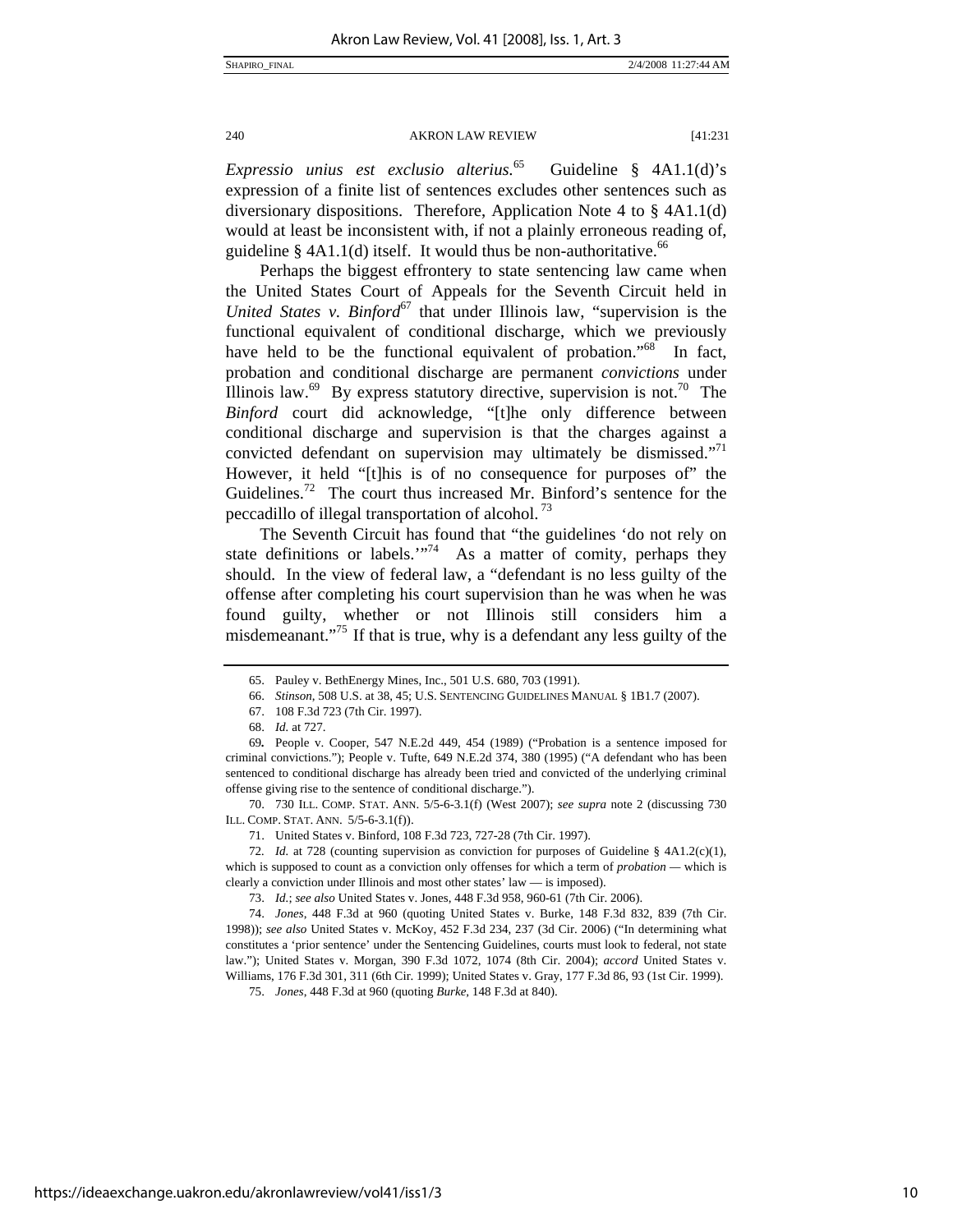offense he pled guilty to after he gets the offense expunged?<sup>76</sup> After all, expunction does not "unring the bell" of the guilty plea and supervision.<sup>77</sup> It merely erases it from the defendant's criminal record.<sup>78</sup>

In *United States v. Jones*, 79 the Seventh Circuit considered and rejected the argument that the Guidelines "'undermine the design and effect' of Illinois law," or "violate principles of federalism or the Ninth Amendment."<sup>80</sup> It affirmed a sentence that raised Mr. Jones's Criminal History Category by two levels, from I to III, because of the four criminal history points assessed on the basis of four Illinois nonconvictions.81 Other cases have similarly found that dispositions treated as non-convictions under state law are treated as convictions under federal law.<sup>82</sup>

To make matters worse, the Guidelines draw a distinction between diversionary dispositions that have been expunged from those that have not been expunged.<sup>83</sup> Thus, even if a diversionary disposition is eligible for expunction, but has not actually been expunged, the disposition will count as a conviction.

#### COMITY AND *MCNARY*

Longstanding principles of comity demand that federal law respect state statutory treatment of state convictions.<sup>84</sup> The leading United

<sup>76.</sup> *See* U.S. SENTENCING GUIDELINES MANUAL § 4A1.2(j) (2007) ("Sentences for expunged convictions are not counted, but may be considered under § 4A1.3 (Adequacy of Criminal History Category).").

<sup>77.</sup> *But cf.* R.J.L. v. State, 887 So.2d 1268, 1280-81 (Fla. 2004) (distinguishing between an expunction and a pardon and explaining that a pardon "does not remove the historical fact that the conviction occurred; a pardon does not mean that the conviction is gone").

<sup>78.</sup> *See* State v. Dorn, 94 P.3d 709, 712-13 (Idaho Ct. App. 2004) (Gutierrez, J., dissenting) (quoting BLACK'S LAW DICTIONARY (6th ed. 1990)).

 <sup>79. 448</sup> F.3d 958 (7th Cir. 2006).

<sup>80.</sup> *Id.* at 961-62.

<sup>81.</sup> *Id.* at 959.

<sup>82.</sup> *See, e.g.*, Phillips v. United States, No. 04-1324, 2007 WL 1838055, at \*14, \*16 (6th Cir. 2007) (affirming, in post-conviction motion under 28 U.S.C. § 2255, sentencing court's use of three juvenile diversionary dispositions to increase sentence); United States v. Davis, 17 Fed. App'x 652, 653 (9th Cir. 2001) (highlighting that a guilty plea for domestic violence that was later withdrawn and dismissed in state court counted as conviction for purposes of computing criminal history category). *Accord* United States v. McKoy, 452 F.3d 234, 237 (3d Cir. 2006).

<sup>83.</sup> *See supra* note 10 (discussing the distinction).

 <sup>84.</sup> Ironically, these courts only mention of "comity" is in the context of purporting to respect, rather than disrespect, prior state judgments. United States v. Jiles, 102 F.3d 278, 281 (7th Cir. 1996) (holding, in part, that collaterally attacking municipal default judgments would "offend[ ] principles of finality and comity"). *But cf.* United States v. Hines, 802 F. Supp. 559, 574 (D. Mass. 1992) (finding that a failure to object to constitutionality of Massachusetts state conviction by not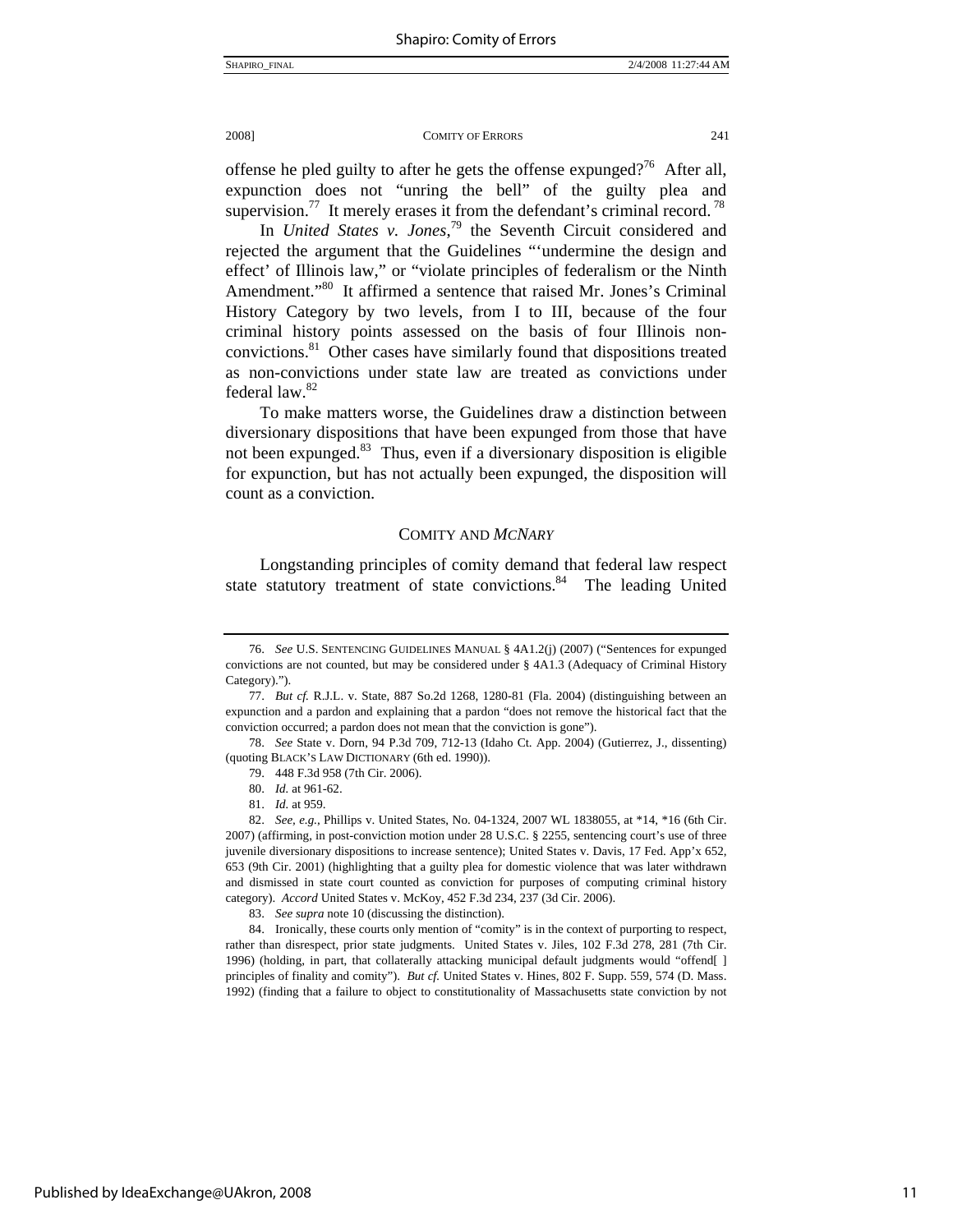States Supreme Court case on comity as a rationale to prevent federal meddling in state business is *Fair Assessment in Real Estate Ass'n, Inc. v. McNary*. <sup>85</sup>In *McNary*, the petitioners were a group of property tax protesters complaining of unequal treatment at the hands of various state tax officials.<sup>86</sup> In order to avoid the bar of the Tax Injunction Act,  $87$  the taxpayers sued for damages under 42 U.S.C.  $\S$  1983.<sup>88</sup> And in order to avoid the bar of Eleventh Amendment sovereign immunity against suits seeking to recover damages from state coffers, $89$  they sued the tax officials in their individual rather than official capacities.<sup>90</sup>

The Court noted that an award of damages under § 1983 would first require a "federal-court declaration" that the tax officials acted unconstitutionally.91Yet the taxpayers' suit did not request injunctive or other equitable relief, so the Court could not and did not strike down the taxpayers' suit on the basis of the Tax Injunction Act (at least not standing alone).<sup>92</sup> Rather, the Court struck it down on the basis of comity, and the principle of comity that was inherent in the Tax Injunction Act.  $93$ 

The Court hastened to add that the principle of comity was not limited to federal interference with state taxation.<sup>94</sup> Comity underlay the principles of "Our Federalism" and equitable restraint of *Younger v.*  Harris,<sup>95</sup> the *McNary* Court reminded us.<sup>96</sup> Younger applied notions of comity to prevent federal injunctions against pending state criminal prosecutions.97 But the *Younger* doctrine quickly expanded during the

appealing it resulted in waiver having "nothing to do with comity, but rather with time-honored considerations of judicial efficiency").

 <sup>85. 454</sup> U.S. 100 (1981).

<sup>86.</sup> *Id.* at 105-06.

 <sup>87. 28</sup> U.S.C. § 1341 (2004).

<sup>88.</sup> *McNary*, 454 U.S. at 106-107.

 <sup>89.</sup> U.S. CONST. amend. XI; Edelman v. Jordan, 415 U.S. 651, 662-63 (1974).

<sup>90.</sup> *McNary*, 454 U.S. at 113.

<sup>91.</sup> *Id.* at 106-07, 113, 115.

<sup>92.</sup> *Id.* at 107.

<sup>93.</sup> *Id.* at 110, 116 ("Congress' . . . enactment of § 1341 was motivated in large part by comity concerns.") (punctuation omitted).

<sup>94.</sup> *Id.* at 111.

 <sup>95. 401</sup> U.S. 37 (1971).

<sup>96.</sup> *McNary,* 454 U.S. at 111-12.

 <sup>97.</sup> In a particularly famous riff on the importance of comity in our federal system, the *Younger* Court said:

This underlying reason for restraining courts of equity from interfering with criminal prosecutions is reinforced by an even more vital consideration, the notion of 'comity,' that is, a proper respect for state functions, a recognition of the fact that the entire country is made up of a Union of separate state governments, and a continuance of the belief that the National Government will fare best if the States and their institutions are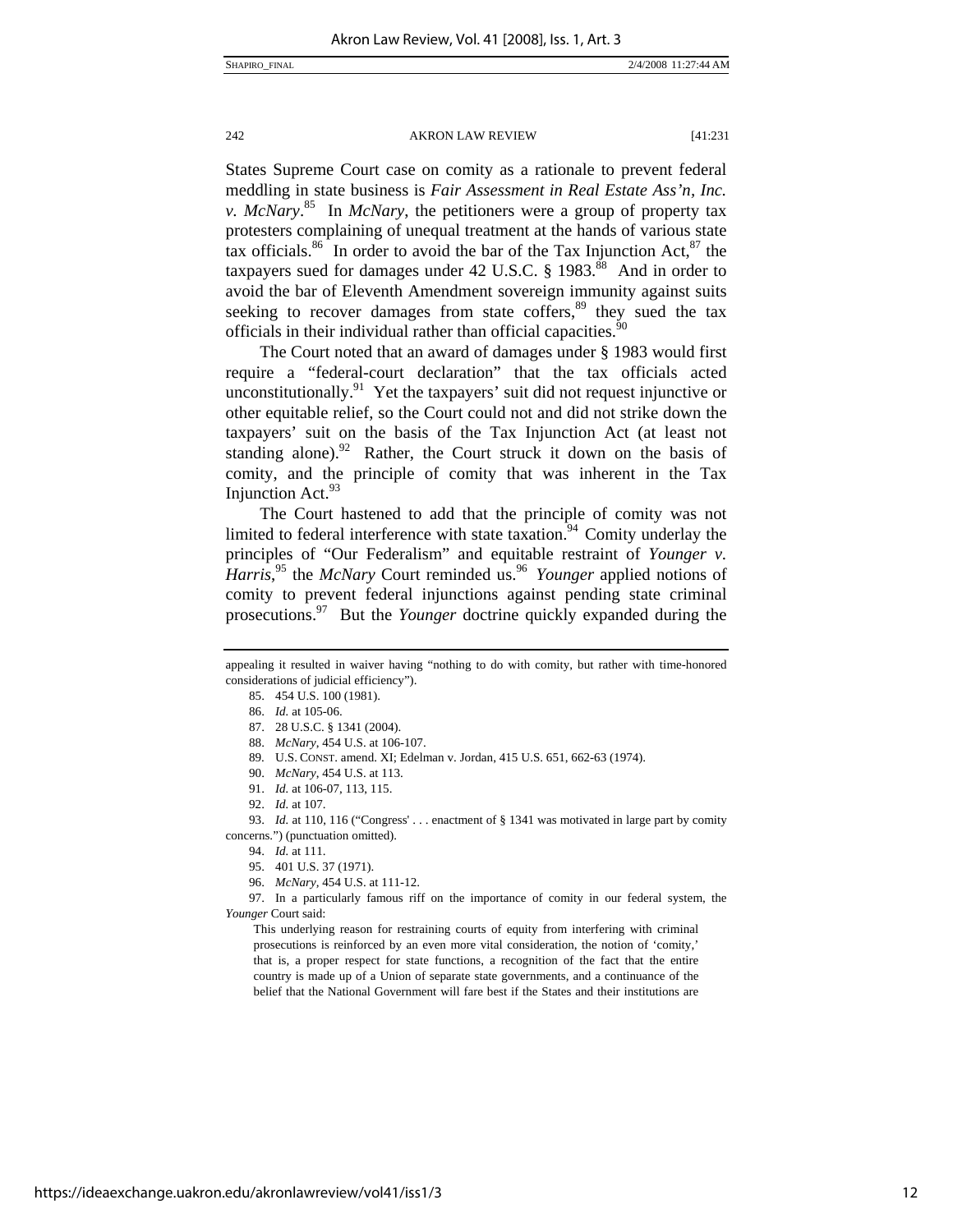1970s and '80s to prevent federal injunctions of many state non-criminal judicial proceedings too.<sup>98</sup>

The counter-argument is that comity is a principle in which the federal system respects the sovereignty of the state system *qua* state system. It does not apply when the federal system "borrows" an element from the state system and effectively "federalizes" it. In the context of the Guidelines, for example, the federal criminal history calculation would "borrow" a state criminal disposition and then incorporate it into the federal calculation. In effect, the state criminal disposition would lose its state quality and take on a federal one. Under that rationale, a non-conviction for state purposes would legitimately become a conviction for federal purposes.

But this counter-argument ignores a fundamental precept of comity law: one sovereign's respect for another sovereign's law. If a criminal disposition does not count as a conviction for state purposes, why should it count as one federally? This rationale is even more compelling when one considers the real-life consequences of treating state dispositions in ways other than the state intended.

left free to perform their separate functions in their separate ways. This, perhaps for lack of a better and clearer way to describe it, is referred to by many as 'Our Federalism,' and one familiar with the profound debates that ushered our Federal Constitution into existence is bound to respect those who remain loyal to the ideals and dreams of 'Our Federalism.' The concept does not mean blind deference to 'States' Rights' any more than it means centralization of control over every important issue in our National Government and its courts. The Framers rejected both these courses. What the concept does represent is a system in which there is sensitivity to the legitimate interests of both State and National Governments, and in which the National Government, anxious though it may be to vindicate and protect federal rights and federal interests, always endeavors to do so in ways that will not unduly interfere with the legitimate activities of the States. It should never be forgotten that this slogan, 'Our Federalism,' born in the early struggling days of our Union of States, occupies a highly important place in our Nation's history and its future.

*Younger*, 401 U.S. at 44-45 (quoted in *McNary*, 454 U.S. at 112).

<sup>98.</sup> *See, e.g.,* Huffman v. Pursue, Ltd., 420 U.S. 592, 604 (1975) (nuisance abatement of obscenity); Juidice v. Vail, 430 U.S. 327, 334 (1977) (civil contempt); Trainor v. Hernandez, 431 U.S. 434, 444 (1977) (recovery of fraudulently obtained welfare benefits); Moore v. Sims, 442 U.S. 415, 434-35 (1979) (child custody proceeding); Middlesex County Ethics Comm. v. Garden State Bar Ass'n, 457 U.S. 423, 435 (1982) (state administrative proceeding of judicial nature involving attorney discipline); Ohio Civil Rights Comm'n v. Dayton Christian Sch., 477 U.S. 619, 627-28 (1986) (state administrative proceeding of a judicial nature involving civil rights); Pennzoil Co. v. Texaco, Inc., 481 U.S. 1, 10 (1987) (state court enforcement of judgments). *But cf.* New Orleans Pub. Serv., Inc*.* v. Council of New Orleans, 491 U.S. 350, 364-65 (1989) (holding that *Younger* does not require deference to state court review of legislative or executive action); Haw. Hous. Auth. v. Midkiff, 467 U.S. 229, 238-39 (1984) (finding that abstention in favor of state administrative proceedings not required when state judicial proceedings have not yet commenced).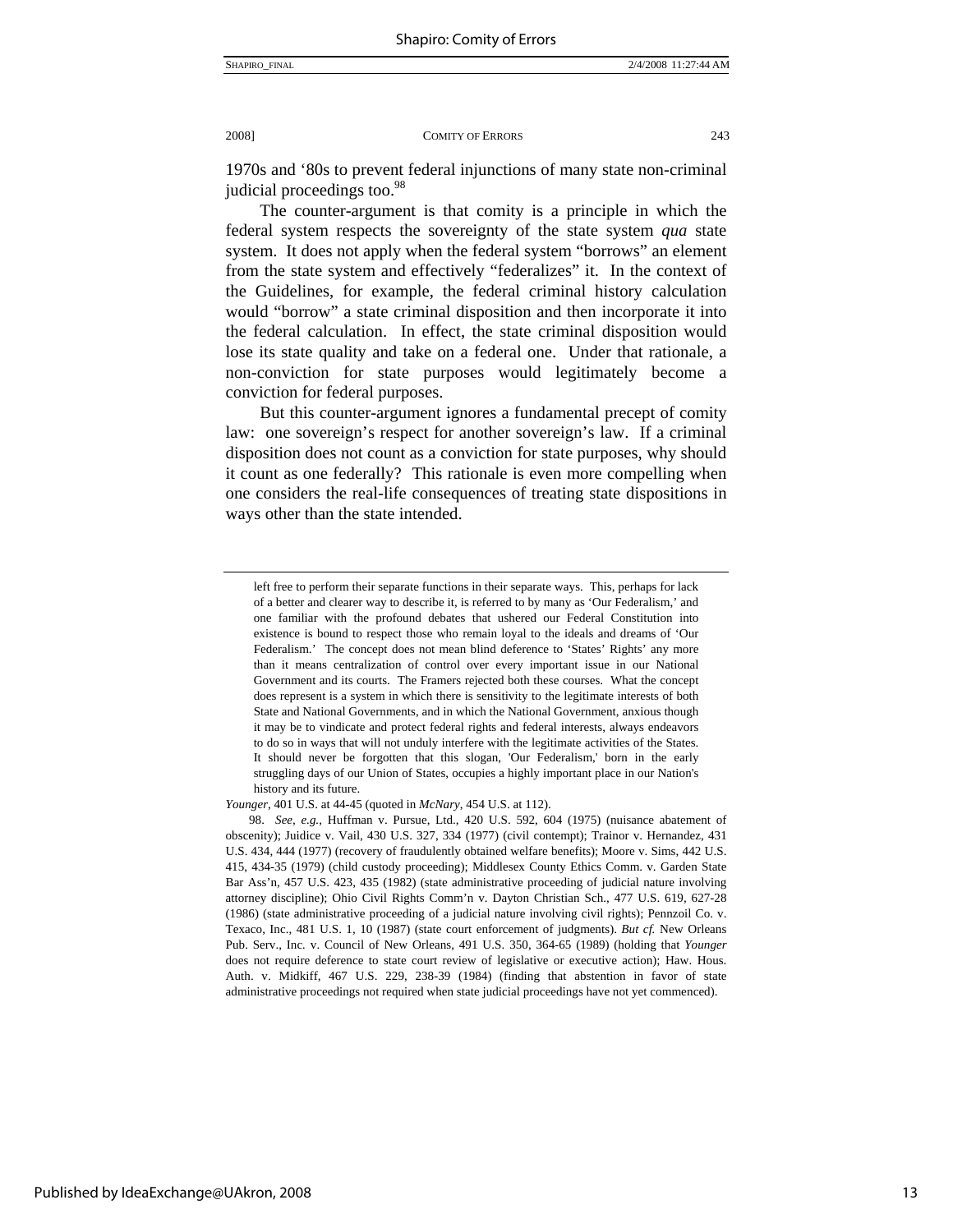### PRACTICAL CONSEQUENCES

First, many criminal defense practitioners only practice in state court and not federally. As such, they are well within their rights to advise clients that diversionary dispositions do not count as convictions. For under state law, they indeed do not. Is it reasonable to expect a state criminal practitioner to foresee (1) that their petty state court client might eventually be indicted and convicted federally; and (2) that if and when s/he is, that petty state non-conviction could very well make a difference in the client's criminal history category and sentence?

Second, even criminal defense lawyers who practice in both state and federal court would be hard-pressed not to advise their state court client to accept a non-conviction under state law on the off-chance their client would later be charged with and convicted of a relatively rare (by comparison to the number of state criminal cases) federal crime. It is simply unrealistic to expect even lawyers who know the potential federal consequences of a state court diversionary disposition to avoid giving their state court clients the chance to keep their state "rap sheet" clean.

#### *BOOKER* AND NEW-FOUND FEDERAL SENTENCING FLEXIBILITY

The landmark case of *United States v. Booker*<sup>99</sup> has opened the door to allow federal sentencing courts to rectify this injustice. In *Booker*, the United States Supreme Court rendered the Guidelines advisory instead of mandatory, as they had been before *Booker*. 100 Although federal sentencing courts must still consider a correctly calculated guideline range,<sup>101</sup> including the defendant's criminal history score,<sup>102</sup> they are no longer required to sentence based exclusively on that range. They must now sentence based on a variety of factors contained in the federal sentencing statute, 18 U.S.C. § 3553(a). One of those factors is "the history and characteristics of the defendant."<sup>103</sup> Part of a defendant's "history" is his *criminal* history.<sup>104</sup> And usually, most of that criminal history is *state* criminal history.

 <sup>99. 543</sup> U.S. 220 (2005).

<sup>100.</sup> *Id.* at 246.

<sup>101.</sup> *Id.* at 259; *see also* United States v. Dean, 414 F.3d 725, 729 (7th Cir. 2005); United States v. Mykytiuk, 415 F.3d 606, 608 (7th Cir. 2005).

<sup>102.</sup> *See, e.g.,* United States v. Barrero, 425 F.3d 154, 156-57 (2d Cir. 2005).

 <sup>103.</sup> U.S. SENTENCING GUIDELINES MANUAL § 3553(f) (2007) (emphasis added).

<sup>104.</sup> *See, e.g.,* United States v. Robinson, 234 Fed. App'x 77, 79 (4th Cir. 2007) (unpublished opinion) ("pursuant to  $\S 3553(a)(1)$ , [a defendant's] criminal history and characteristics properly are

subject to the district court's consideration when formulating a sentence"); United States v. Kathman, 490 F.3d 520, 526 (6th Cir. 2007) (finding that even though criminal history calculation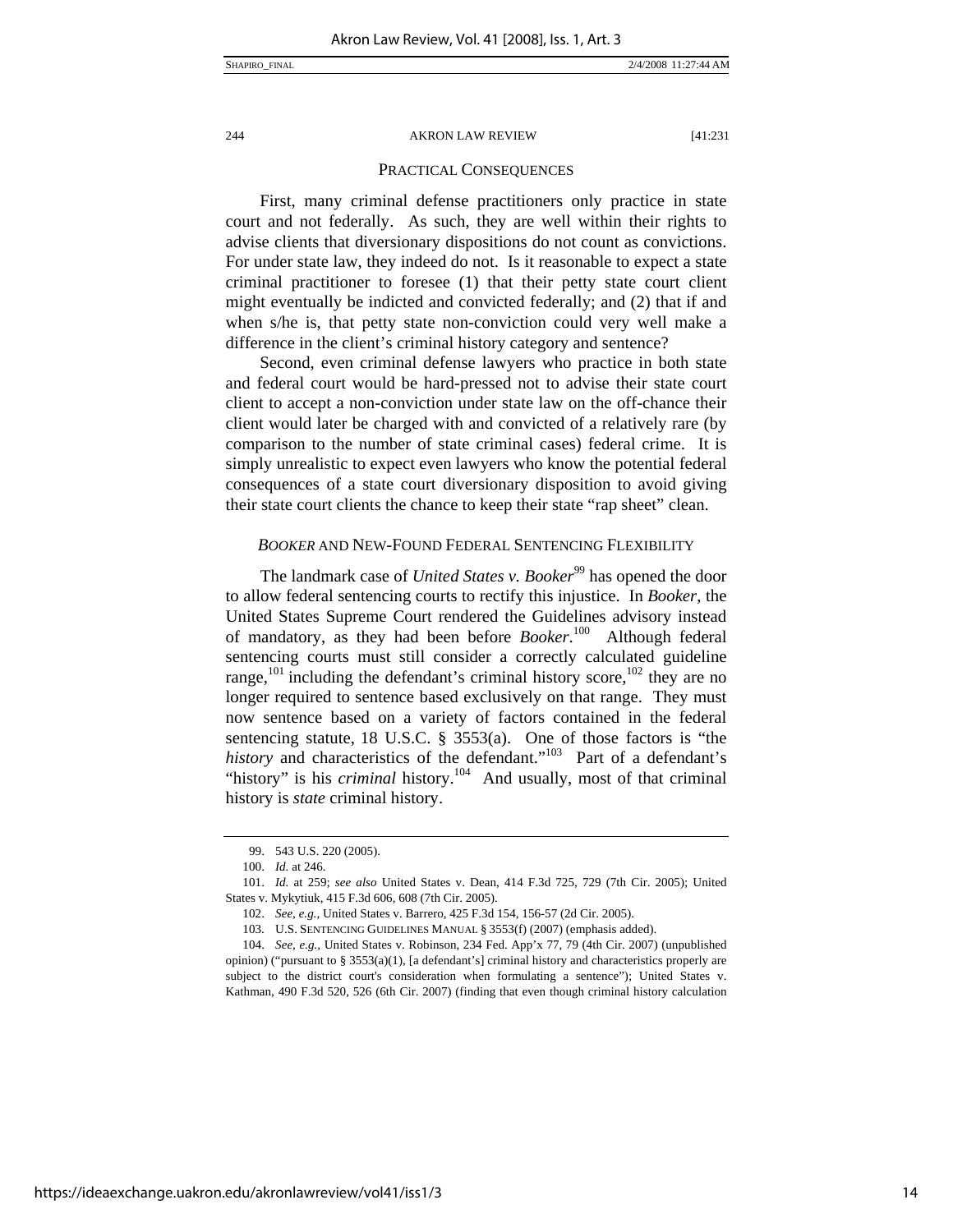As a matter of comity, courts can and should consider the fact that state law, unlike the Guidelines, treats some of that state criminal history as non-convictions. They can also consider the fact that most of those state court defendants were probably counseled by their state court criminal defense lawyers that their guilty pleas to diversionary dispositions would not be treated as convictions. Courts can then ameliorate the unwarranted harshness of a criminal history category calculated on the basis of a state diversionary disposition by sentencing lower than the advisory guideline range.

#### OVERREPRESENTATION OF CRIMINAL HISTORY

Alternatively, federal sentencing courts can work more within the Guidelines' structure by discounting state diversionary dispositions on the grounds that they overrepresent a defendant's criminal history.<sup>105</sup> Overrepresentation of criminal history was a recognized ground for socalled "departure" from the guideline range even before *Booker* made the Guidelines advisory.<sup>106</sup>

Since *Booker*, a circuit split exists as to whether traditional guideline departure methodology is now obsolete since the Guidelines are merely advisory, and courts can deviate from the Guidelines on many more grounds than the old departure methodology permitted.<sup>107</sup> The Seventh and Ninth Circuits have both held that "departures are no longer relevant in a post-*Booker* regime where district courts enjoy authority, within the bounds of reason, to impose sentences that fall inside or outside the now-advisory guidelines.<sup>5108</sup> Other circuits have

105. *See* U.S. SENTENCING GUIDELINES MANUAL § 4A1.3(b) (2007).

106. *See id.*

107. *Compare* United States v. Johnson*,* 427 F.3d 423, 426 (7th Cir. 2005) (departure methodology obsolete) *and* United States v. Mohamed, 459 F.3d 979, 986-87 (9th Cir. 2006) *with*  United States v. McBride, 434 F.3d 470, 477 (6th Cir. 2006) (departure methodology still applicable even after *Booker*); United States v. Moreland, 437 F.3d 424, 433 (4th Cir. 2006); United States v. Hawk Wing, 433 F.3d 622, 631 (8th Cir. 2006); United States v. Selioutsky, 409 F.3d 114, 118 (2d Cir. 2005); United States v. Crawford, 407 F.3d 1174, 1178 (11th Cir. 2005); *and* United States v. Sierra-Castillo, 405 F.3d 932, 939 n.5 (10th Cir. 2005).

108. *Mohamed*, 459 F.3d at 986; *see also Johnson,* 427 F.3d at 426.

already took into account lack of prior convictions, "history and characteristics of the defendant" permitted court to consider fact that defendant had not been in any trouble with law before); United States v. Ramirez-Perez, No. 06-1640, 2007 WL 1703678, at \*5 (6th Cir. June 14, 2007) (unpublished opinion) ("The district court adequately took into account the history and characteristics of the offense and the history and characteristics of the defendant when it noted defendant's lengthy criminal history."); United States v. Rios, 224 Fed. App'x 529, 530 (7th Cir. 2007) ("[T]he [sentencing] court considered [defendant's] personal history and characteristics, noting that he did not have a lengthy criminal history and had 'never been incarcerated.'") (citations omitted).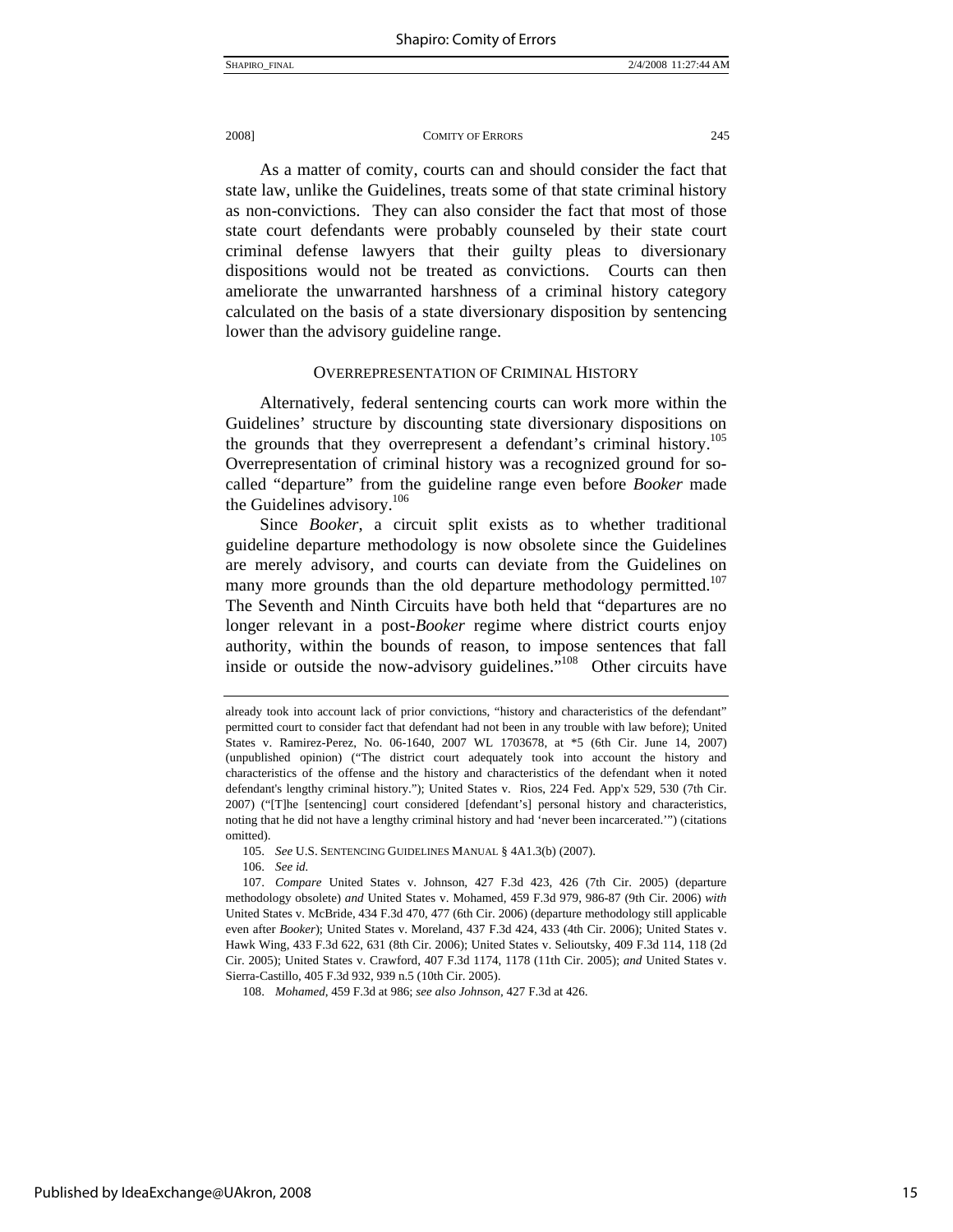held otherwise, finding that departures are still a crucial part in determining sentences and that the district courts are required to consider them.109 The Sixth Circuit, for example, has held that Guideline departures continue to be mandatory after *Booker* because they are essential to calculating an advisory Guideline sentencing range. <sup>110</sup>

But whether cast in terms of departure methodology or not, overrepresentation of criminal history is an established means of deviating from the guideline range. $\frac{111}{11}$  Since state court non-convictions do tend to overrepresent criminal history under the Guidelines, federal sentencing courts can discount state diversionary dispositions on those grounds too. Additionally, because the Supreme Court, in *Rita v. United States*,<sup>112</sup> held that federal courts of appeals are permitted to presume that a federal sentence imposed within the guideline range is reasonable provided the sentencing court considered the  $\S$  3553(a) factors, there

111. *See, e.g.,* United States v. Hammond, 240 F. Supp. 2d 872, 879 (E.D. Wis. 2003) (citing United States v. Mishoe, 241 F.3d 214, 219 (2d Cir. 2001)) (explaining that "the sentencing court could consider the amount of drugs involved in the prior offenses, defendant's role in those offenses, the sentences previously imposed, and the amount of time previously served compared to the sentencing range called for by the guidelines"); United States v. Fletcher, 15 F.3d 553, 557 (6th Cir. 1994) (affirming departure based in part on type and unrelatedness of prior convictions); United States v. Brown*,* 985 F.2d 478, 482 (9th Cir. 1993) (holding that court could consider nature of defendant's prior convictions under § 4A1.3); United States v. Santiago, No. 3:02CR162, 2007 WL 1238610, at \*3, \*5 (D. Conn. Apr. 24, 2007) (denying further sentence reduction on *Booker* remand after court had already compensated for two "not especially serious" drug convictions by departing downward two criminal history categories, from VI to IV, one level further than it otherwise would have); United States v. Wilkes, 130 F. Supp. 2d 222, 239-40 (D. Mass. 2001) (departing to category I where defendant had only "two convictions for minor drug offenses" yet was placed in category III); United States v. Leviner, 31 F. Supp. 2d 23, 32-34 (D. Mass. 1998) (departing where defendant's priors were minor, mostly motor vehicle and possession charges, and non-violent); United States v. Anderson, 955 F. Supp. 935, 937 (N.D. Ill. 1997) (departing from category III to II based on determination that inclusion of drunk driving and misdemeanor battery convictions resulted in overstatement of seriousness of defendant's criminal history); United States v. Stevenson, 829 F. Supp. 99, 100 (S.D.N.Y. 1993) (holding that a departure may be warranted where prior crimes arise from personal drug use); United States v. Hughes, 825 F. Supp. 866, 869 (D. Minn. 1993) (departing from category II to I where defendant's record consisted of a one-point conviction for stealing two packs of cigarettes and a seven-year-old, one-point misdemeanor conviction).

112. 127 S. Ct. 2456 (2007).

<sup>109.</sup> *Mohamed*, 459 F.3d at 986; *see also Johnson,* 427 F.3d at 426.

 <sup>110.</sup> United States v. McBride, 434 F.3d 470, 477 (6th Cir. 2006) ("Now, because the Guidelines are no longer mandatory and the district court need only consider them along with its analysis of the section 3553(a) factors, the decision to deny a Guidelines-based downward departure is a smaller factor in the sentencing calculus. Furthermore, many of the very factors that used to be grounds for a departure under the Guidelines are now considered by the district court – with greater latitude – under section 3553(a). *See e.g.,* United States v. Mickelson*,* 433 F.3d 1050, 1055 (8th Cir. 2006) ("In contrast to the sentencing scheme before *Booker* when a sentence outside the mandatory guideline range was permitted only on very limited grounds, there are now more sentencing variables.").